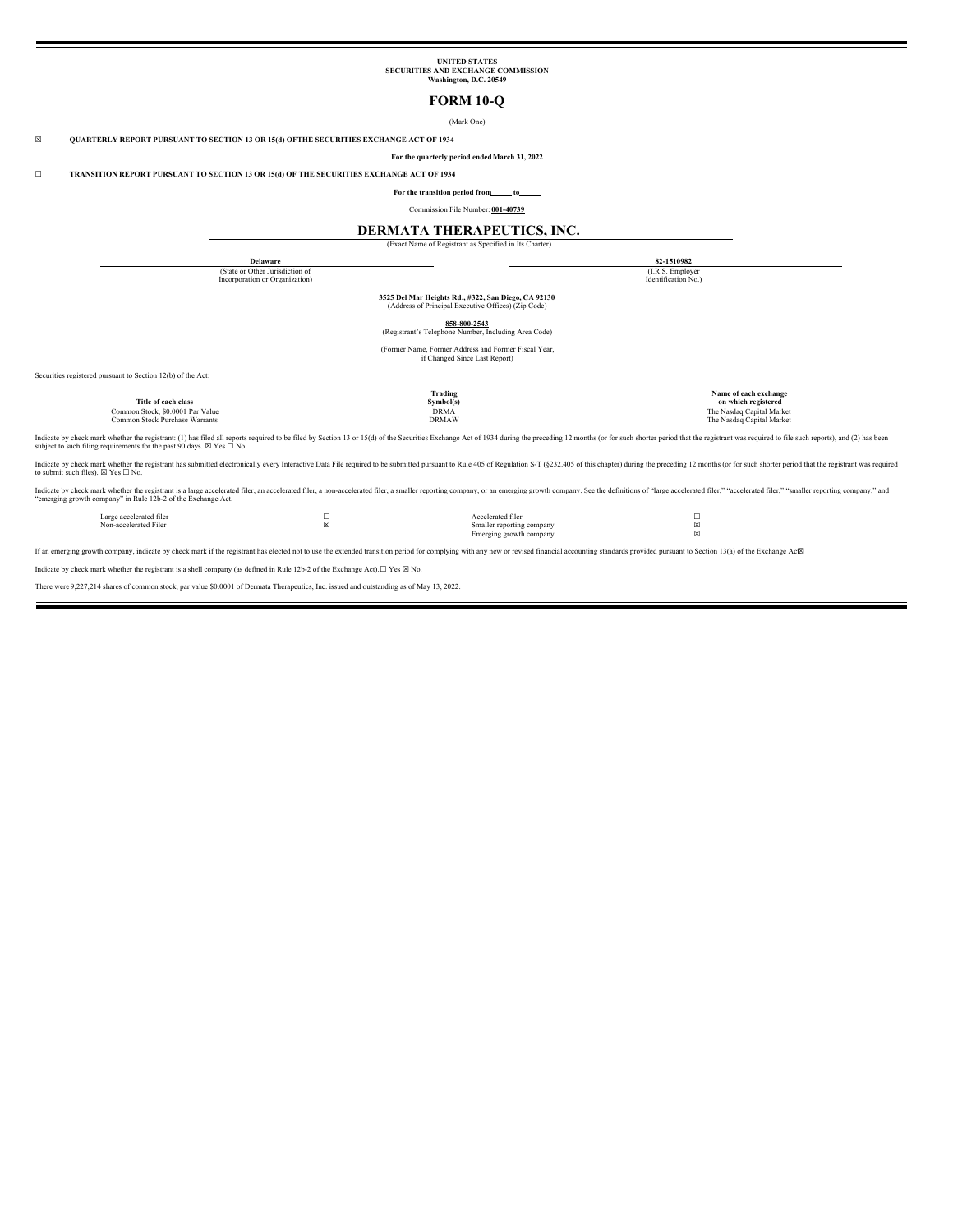# <span id="page-1-0"></span>**DERMATA THERAPEUTICS, INC. (FORMERLY DERMATA THERAPEUTICS, LLC) Form 10-Q Table of Contents**

**Page No.** [Part](#page-2-0) I Financial [Information](#page-2-0) Page No. 3<br>
<u>Page No.</u> 3<br>
<u>Rem 1:</u> Financial Statements (unaudited) 3 [Item](#page-2-1) 1: Financial [Statements](#page-2-1) (unaudited) 3 [Balance](#page-2-2) Sheets<br> [Statements](#page-7-0) of Operations<br>
Statements of [Stockholders'](#page-4-0) Equity<br>
Statements of Cash Flows<br>
Motes to Financial Statements<br>
Notes to Financial Statements<br> [Management's](#page-24-0) Discussion and Analysis of Financial Condit [Part](#page-33-0) II Other [Information](#page-33-0) 34 Hem 1.<br> [Item](#page-34-0) 1.<br>
<u>Item 2.:</u><br><u>Item 3.: Universite of Sales of Equity [Securities](#page-33-4) and Use of Proceeds<br>
1. Definits Upon Security Securities<br>
1. Other [Information](#page-33-6)<br>
<u>Item 6:</u> Other Information<br>
<u>Item 6:</u> [Exhibits](#page-34-0)<br>
<u>Item 6:</u> Exh</u> [Signatures](#page-35-0) 36

2

INDEX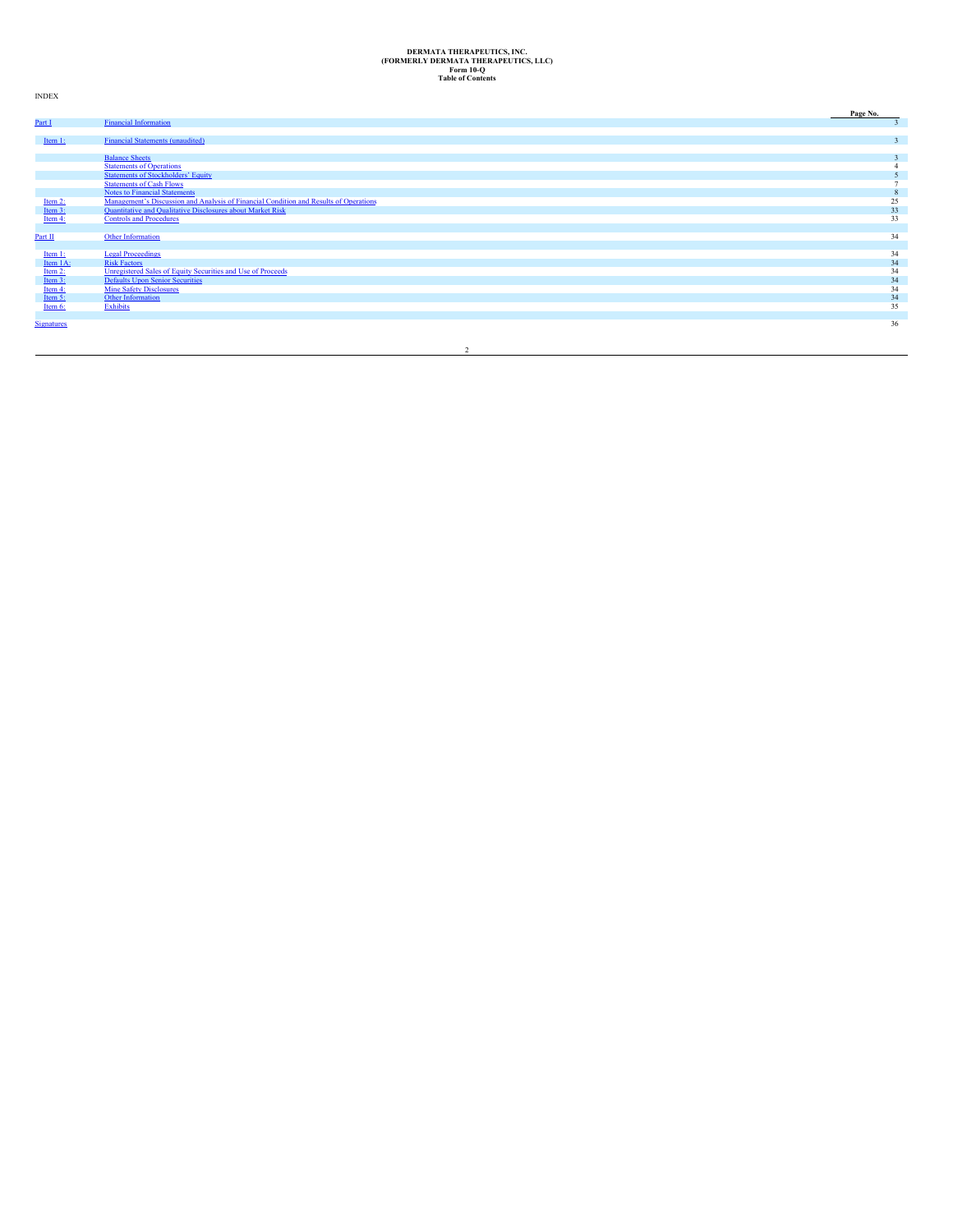## <span id="page-2-0"></span>**Part I**

<span id="page-2-1"></span>**Item 1: Financial Statements**

## <span id="page-2-2"></span>**DERMATA THERAPEUTICS, INC. (FORMERLY DERMATA THERAPEUTICS, LLC) Balance Sheets**

|                                                                                                                                                    |  | March 31,<br>2022<br>(unaudited) | December 31,<br>2021 |
|----------------------------------------------------------------------------------------------------------------------------------------------------|--|----------------------------------|----------------------|
| Assets:                                                                                                                                            |  |                                  |                      |
| Cash                                                                                                                                               |  | 8,190,958                        | 10,798,806           |
| Prepaid expenses and other current assets                                                                                                          |  | 853,057                          | 825,134              |
| <b>Total</b> assets                                                                                                                                |  | 9,044,015                        | 11,623,940           |
| Liabilities and Stockholders' Equity:<br>Liabilities:                                                                                              |  |                                  |                      |
| Accounts payable                                                                                                                                   |  | 662,230                          | 515,245              |
| Accrued and other current liabilities                                                                                                              |  | 529,266                          | 1,001,591            |
| <b>Total liabilities</b>                                                                                                                           |  | 1,191,496                        | 1,516,836            |
| Commitments and Contingencies (see Note 10)                                                                                                        |  |                                  |                      |
| Stockholders' Equity:                                                                                                                              |  |                                  |                      |
| Common Stock, par value \$0.0001, 90,000,000 shares authorized, 8,328,629 shares issued and outstanding as of March 31, 2022 and December 31, 2021 |  | 833                              | 833                  |
| Additional paid-in capital                                                                                                                         |  | 46,620,112                       | 46,088,546           |
| Accumulated deficit                                                                                                                                |  | (38, 768, 426)                   | (35,982,275)         |
| Total stockholders' equity                                                                                                                         |  | 7,852,519                        | 10,107,104           |
| Total liabilities and stockholders' equity                                                                                                         |  | 9,044,015                        | 11,623,940           |
|                                                                                                                                                    |  |                                  |                      |
|                                                                                                                                                    |  |                                  |                      |

The accompanying notes are an integral part of these financial statements. 3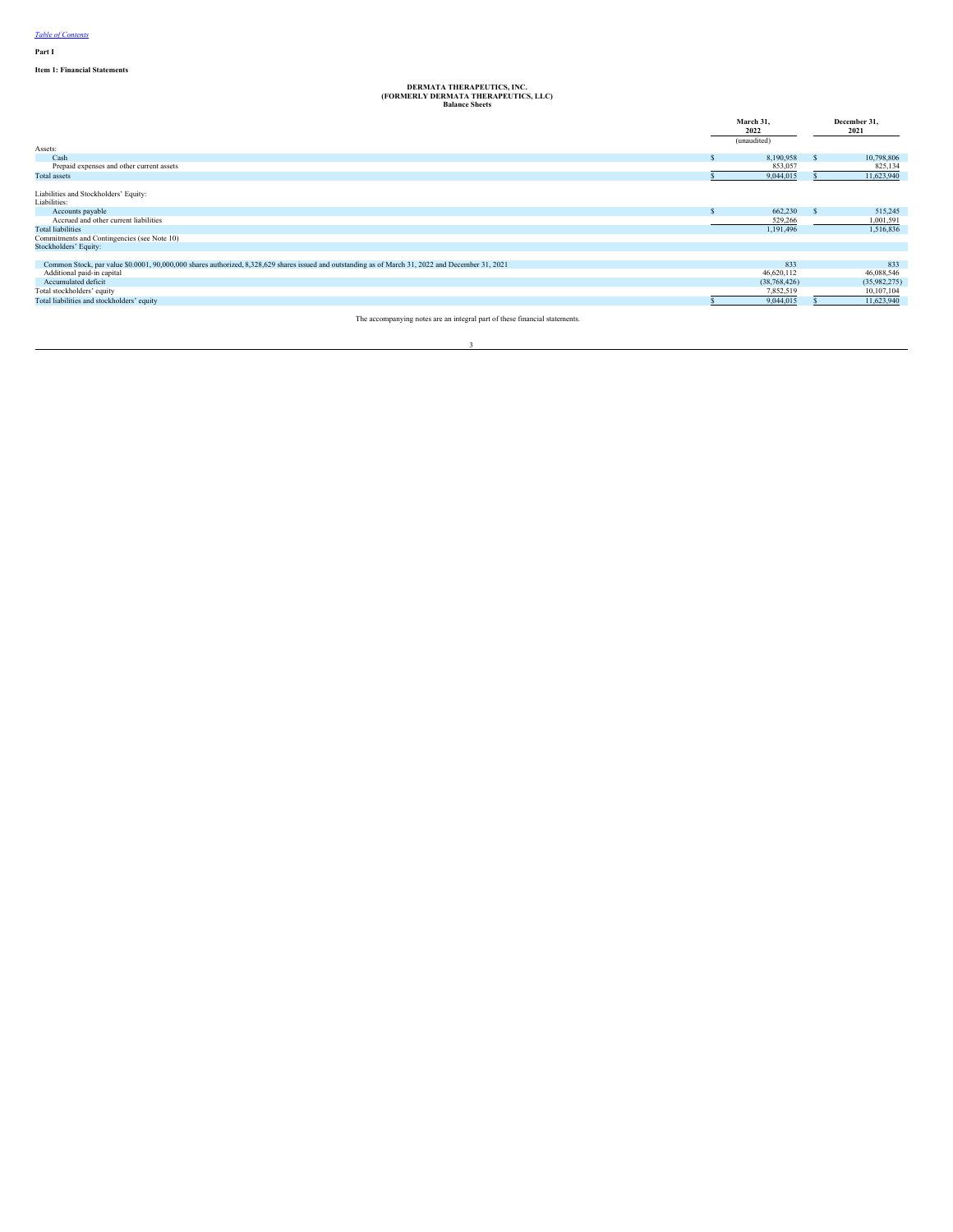## <span id="page-3-0"></span>**DERMATA THERAPEUTICS, INC. (FORMERLY DERMATA THERAPEUTICS, LLC) Statements of Operations**

|                                                        |             | For the three months ended<br>March 31. |
|--------------------------------------------------------|-------------|-----------------------------------------|
|                                                        | 2022        | 2021                                    |
|                                                        | (unaudited) | (unaudited)                             |
| Operating expenses:                                    |             |                                         |
| Research and development                               | 1,595,839   | 680,588                                 |
| General and administrative                             | 1,190,313   | 1,581,185                               |
| Total operating expenses                               |             | 2,261,773                               |
| Loss from operations                                   | (2,786,152) | (2,261,773)                             |
| Other income and expenses:                             |             |                                         |
| Interest expense, net                                  |             | 43,135                                  |
| Net loss                                               | (2,786,152) | (2,304,908)                             |
| Net loss per share of common stock, basic and diluted  | (0.33)      | (1.21)                                  |
| Weighted-average basic and diluted common units/shares | 8,352,459   | 1,911,009                               |
|                                                        |             |                                         |

The accompanying notes are an integral part of these financial statements. 4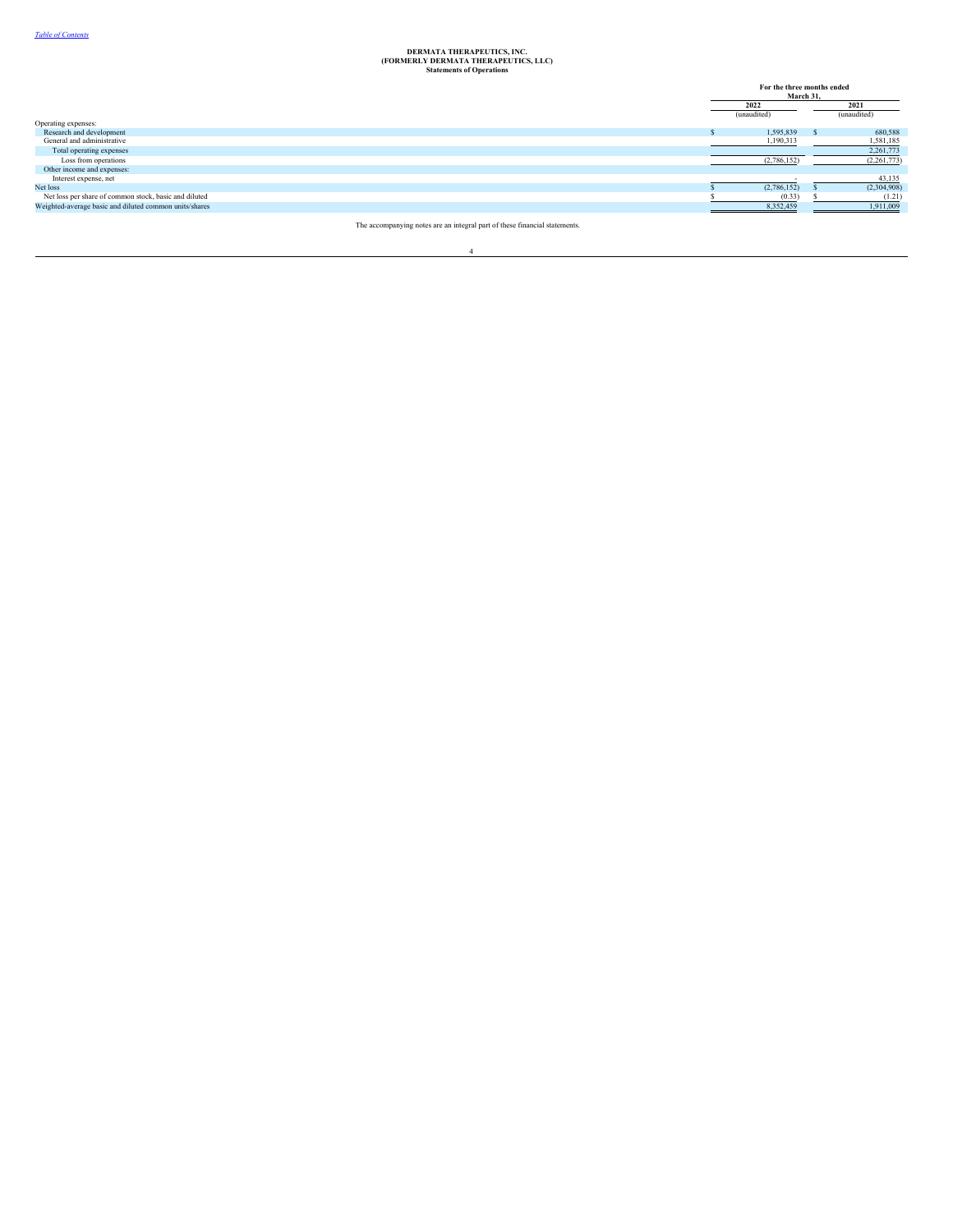# <span id="page-4-0"></span>**DERMATA THERAPEUTICS, INC. (FORMERLY DERMATA THERAPEUTICS, LLC) Statements of Stockholder's Equity Unaudited**

|                              |                                                                            |  |           |  | Additional |             |                |  |                      |
|------------------------------|----------------------------------------------------------------------------|--|-----------|--|------------|-------------|----------------|--|----------------------|
|                              | Common Stock                                                               |  |           |  | Paid-in    | Accumulated |                |  | Total                |
|                              | <b>Shares</b>                                                              |  | Par Value |  | Capital    |             | Deficit        |  | Stockholders' Equity |
| Balance at December 31, 2021 | 8,328,629                                                                  |  | 833       |  | 46,088,546 |             | (35,982,275)   |  | 10,107,104           |
| Stock-based compensation     |                                                                            |  |           |  | 531,566    |             |                |  | 531,566              |
| Net loss                     |                                                                            |  |           |  |            |             | (2,786,151)    |  | (2,786,151)          |
| Balance at March 31, 2022    | 8,328,629                                                                  |  | 833       |  | 46,620,112 |             | (38, 768, 426) |  | 7,852,519            |
|                              |                                                                            |  |           |  |            |             |                |  |                      |
|                              | The accompanying notes are an integral part of these financial statements. |  |           |  |            |             |                |  |                      |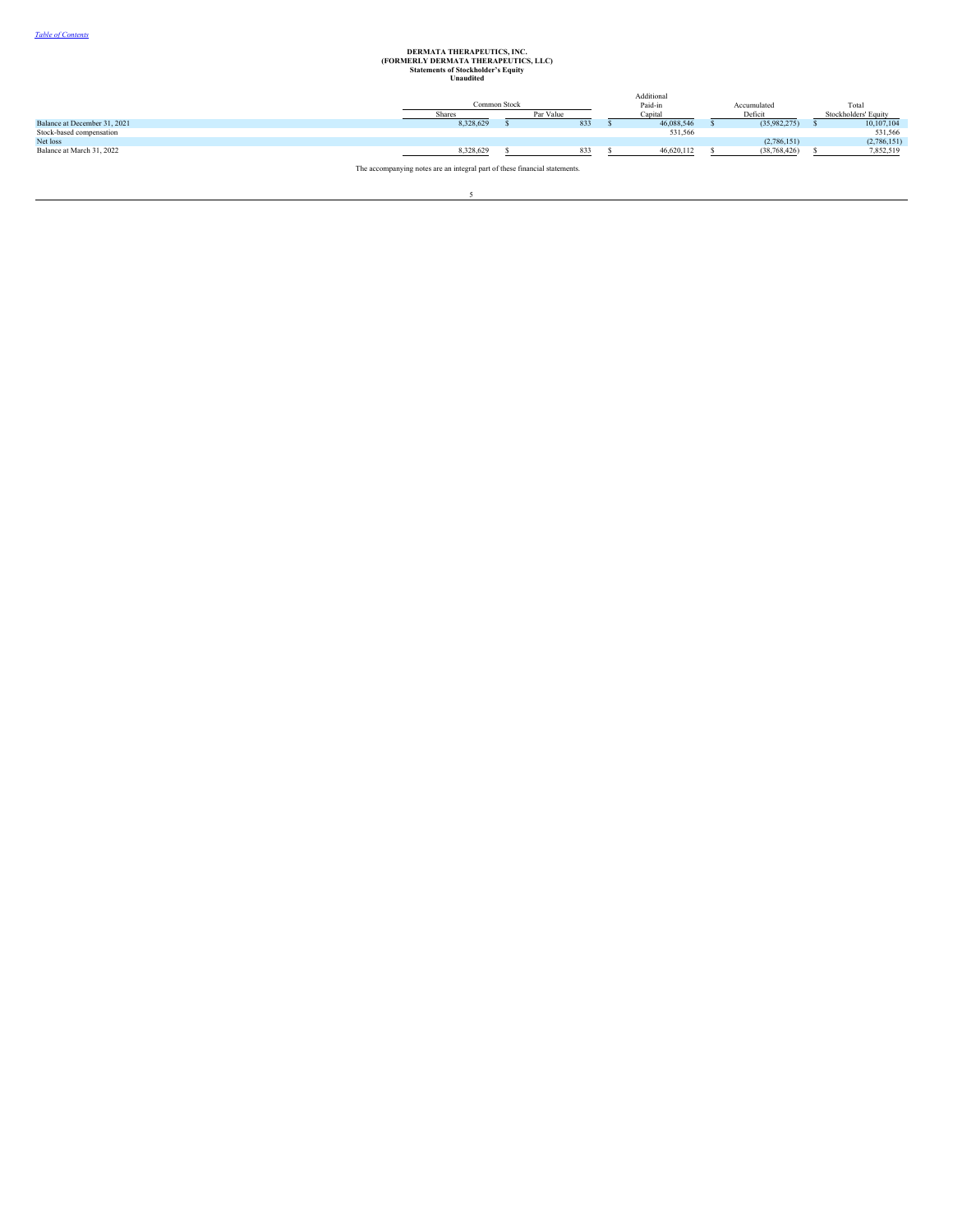# **DERMATA THERAPEUTICS, INC. (FORMERLY DERMATA THERAPEUTICS, LLC) Statements of Stockholder's Equity Continued Unaudited**

|                                                              | Class A Common |                   | Class B Common |                                                | Series 1 Preferred |                                                               | Series 1a Preferred    |        | Series 1a Warrants |                           | Series 1b Preferred |                                                                            | Series 1c Preferred |                                                                                                                   | Series 1d Preferred |                       |        | Preferred Stock |                                     | Preferred Stock Warrants | Common Stock     |                     |
|--------------------------------------------------------------|----------------|-------------------|----------------|------------------------------------------------|--------------------|---------------------------------------------------------------|------------------------|--------|--------------------|---------------------------|---------------------|----------------------------------------------------------------------------|---------------------|-------------------------------------------------------------------------------------------------------------------|---------------------|-----------------------|--------|-----------------|-------------------------------------|--------------------------|------------------|---------------------|
|                                                              | Units          | Amount            | Units          | Amount                                         | Units              | Amount                                                        | Units                  | Amount | Units              | Amount                    | Units               | Amount                                                                     | Units               | Amount                                                                                                            | Units               | Amount                | Shares | Par Value       | Shares                              | Par Value                |                  | Shares Par Value    |
| <b>Balance</b> at<br>December<br>31, 2020<br>Series 1d       |                | 508,777 \$ 10,430 |                | 1,767,477 \$ 2,342,853                         |                    | 6,906,244 \$ 6,833,877                                        | 5,018,750 \$ 4,380,081 |        |                    | 1,419,228 \$723,431       |                     | 6,500,000 \$4,119,595 46,553,188 \$6,491,592                               |                     |                                                                                                                   | $-S$                |                       |        | $-S$            |                                     | $-S$                     |                  | $-S$                |
| Preferred<br>Units issued                                    |                |                   |                |                                                |                    |                                                               |                        |        |                    |                           |                     |                                                                            |                     |                                                                                                                   |                     | 6,065,989 \$5,034,801 |        |                 |                                     |                          |                  |                     |
| Class B                                                      |                |                   |                |                                                |                    |                                                               |                        |        |                    |                           |                     |                                                                            |                     |                                                                                                                   |                     |                       |        |                 |                                     |                          |                  |                     |
| Common<br>Units                                              |                |                   |                |                                                |                    |                                                               |                        |        |                    |                           |                     |                                                                            |                     |                                                                                                                   |                     |                       |        |                 |                                     |                          |                  |                     |
| forfeited<br>Conversion                                      |                |                   | (22, 494)      |                                                |                    |                                                               |                        |        |                    |                           |                     |                                                                            |                     |                                                                                                                   |                     |                       |        |                 |                                     |                          |                  |                     |
| of Common<br>Units to                                        |                |                   |                |                                                |                    |                                                               |                        |        |                    |                           |                     |                                                                            |                     |                                                                                                                   |                     |                       |        |                 |                                     |                          |                  |                     |
| Common<br>Stock                                              |                |                   |                | (508,777) \$(10,430) (1,744,983) \$(2,342,853) |                    |                                                               |                        |        |                    |                           |                     |                                                                            |                     |                                                                                                                   |                     |                       |        |                 |                                     |                          |                  | 1.911.009 \$ 191.10 |
| Conversion of<br>Preferred<br>Units to<br>Preferred<br>Stock |                |                   |                |                                                |                    | $(6,906,244)$ \$ $(6,833,877)$ $(5,018,750)$ \$ $(4,380,081)$ |                        |        |                    |                           |                     |                                                                            |                     | $(6,500,000)$ \$ $(4,119,595)$ $(46,553,188)$ \$ $(6,491,592)$ $(6,065,989)$ \$ $(5,034,801)$ 71,044,171 \$ 7,104 |                     |                       |        |                 |                                     |                          |                  |                     |
| Conversion<br>of Warrant<br>Units to<br>Preferred            |                |                   |                |                                                |                    |                                                               |                        |        |                    |                           |                     |                                                                            |                     |                                                                                                                   |                     |                       |        |                 |                                     |                          |                  |                     |
| Stock                                                        |                |                   |                |                                                |                    |                                                               |                        |        |                    | $(1,419,228)$ \$(723,431) |                     |                                                                            |                     |                                                                                                                   |                     |                       |        |                 | 1,419,228 \$                        | 142                      |                  |                     |
| Stock-based<br>compensation                                  |                |                   |                |                                                |                    |                                                               |                        |        |                    |                           |                     |                                                                            |                     |                                                                                                                   |                     |                       |        |                 |                                     |                          |                  |                     |
| Net loss                                                     |                |                   |                |                                                |                    |                                                               |                        |        |                    |                           |                     |                                                                            |                     |                                                                                                                   |                     |                       |        |                 |                                     |                          |                  |                     |
| <b>Balance</b> at<br>March 31,<br>2021                       |                | $-S$              | $-S$           |                                                | $-S$               |                                                               | $-S$                   |        |                    | $-S$                      | $-S$                |                                                                            |                     | $-S$                                                                                                              | $-S$                |                       |        |                 | $-71,044,171$ \$ 7,104 1,419,228 \$ |                          | 142 1,911,009 \$ | 191                 |
|                                                              |                |                   |                |                                                |                    |                                                               |                        |        |                    |                           |                     | The accompanying notes are an integral part of these financial statements. |                     |                                                                                                                   |                     |                       |        |                 |                                     |                          |                  |                     |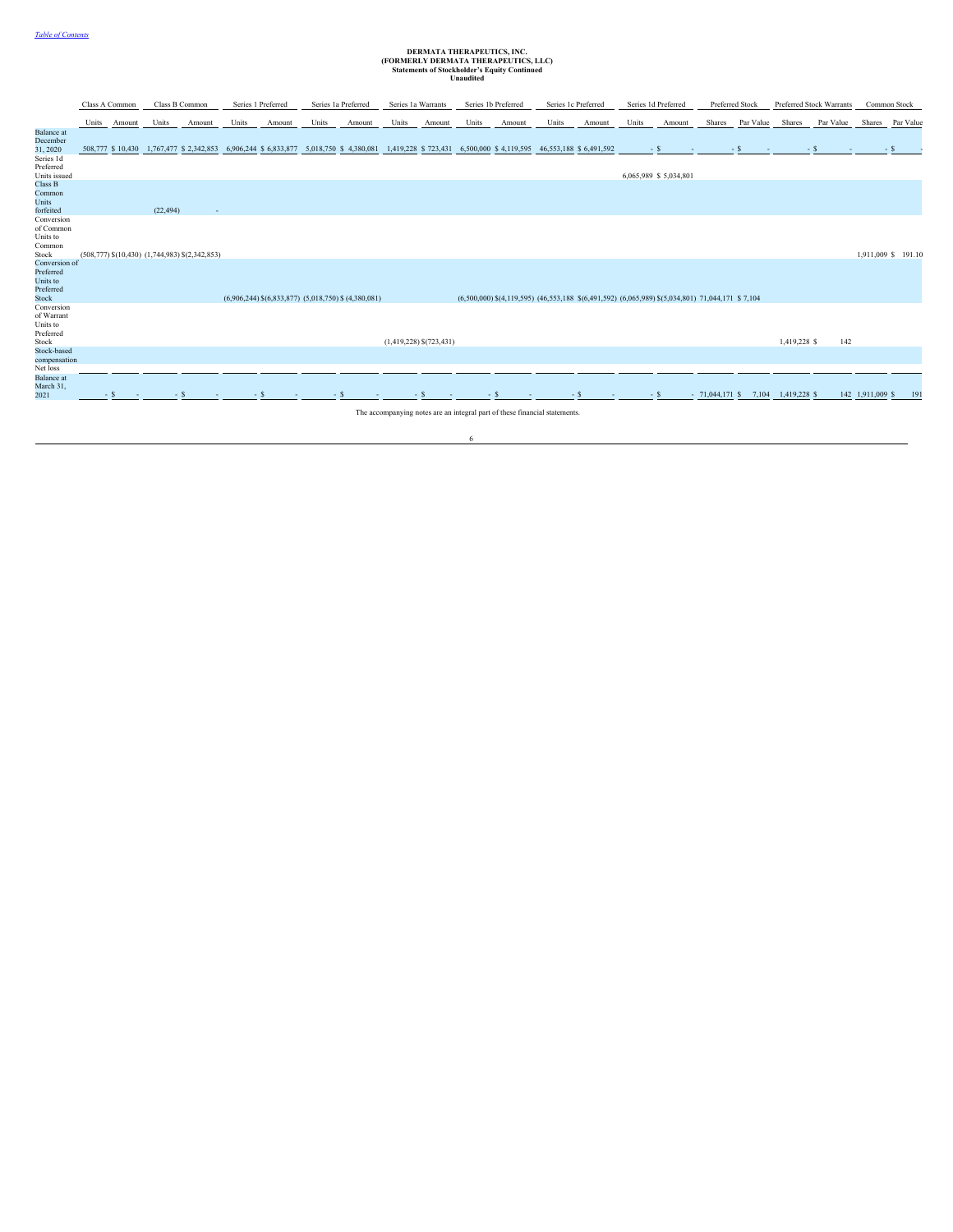## <span id="page-6-0"></span>**DERMATA THERAPEUTICS, INC. (FORMERLY DERMATA THERAPEUTICS, LLC) Statements of Cash Flows**

|                                                                                                  | For the three months ended<br>March 31, |    |             |
|--------------------------------------------------------------------------------------------------|-----------------------------------------|----|-------------|
|                                                                                                  | 2022                                    |    | 2021        |
|                                                                                                  | (unaudited)                             |    | (unaudited) |
| Cash flows from operating activities:                                                            |                                         |    |             |
| Net loss                                                                                         | (2,786,152)                             | -S | (2,304,908) |
| Adjustments to reconcile net loss to net cash used in operating activities:                      |                                         |    |             |
| Stock-based compensation                                                                         | 212,880                                 |    | 1,160,049   |
| Amortization of debt discount costs                                                              |                                         |    | 13.892      |
| Increase (decrease) in cash resulting from changes in:                                           |                                         |    |             |
| Prepaid expenses and other current assets                                                        | (27, 923)                               |    | (245, 717)  |
| Accounts payable                                                                                 | 146,985                                 |    | 383,816     |
| Accrued and other current liabilities                                                            | (153, 638)                              |    | 216,648     |
| Total adjustments to reconcile net loss to net cash used in operating activities                 | 178,304                                 |    | 1,528,688   |
| Net cash used in operating activities:                                                           | (2,607,848)                             |    | (776, 220)  |
| Cash flows from financing activities:                                                            |                                         |    |             |
| Payments on debt                                                                                 |                                         |    | (556, 482)  |
| Net proceeds from issuance of convertible subordinated promissory notes                          |                                         |    | 1,562,717   |
| Proceeds from issuance of Series 1d preferred units                                              |                                         |    | 570,000     |
| Net cash provided by financing activities                                                        |                                         |    | 1,576,235   |
| Net increase (decrease) in cash                                                                  | (2,607,848)                             |    | 800,015     |
| Cash at beginning of period                                                                      | 10,798,806                              |    | 530,400     |
| Cash at end of period                                                                            | 8,190,958                               |    | 1,330,415   |
| Supplemental disclosures:                                                                        |                                         |    |             |
| Cash paid for interest                                                                           | ۰.                                      |    | 473         |
|                                                                                                  |                                         |    | 950         |
| Cash paid for taxes                                                                              |                                         |    |             |
| Non-cash financing activities:                                                                   |                                         |    |             |
| Conversion of convertible subordinated promissory notes to Series 1d Preferred Units             |                                         |    | 4,464,801   |
| Conversion of Common and Preferred Units and Warrants to Common and Preferred Stock and Warrants |                                         |    | 29,936,660  |

The accompanying notes are an integral part of these financial statements. 7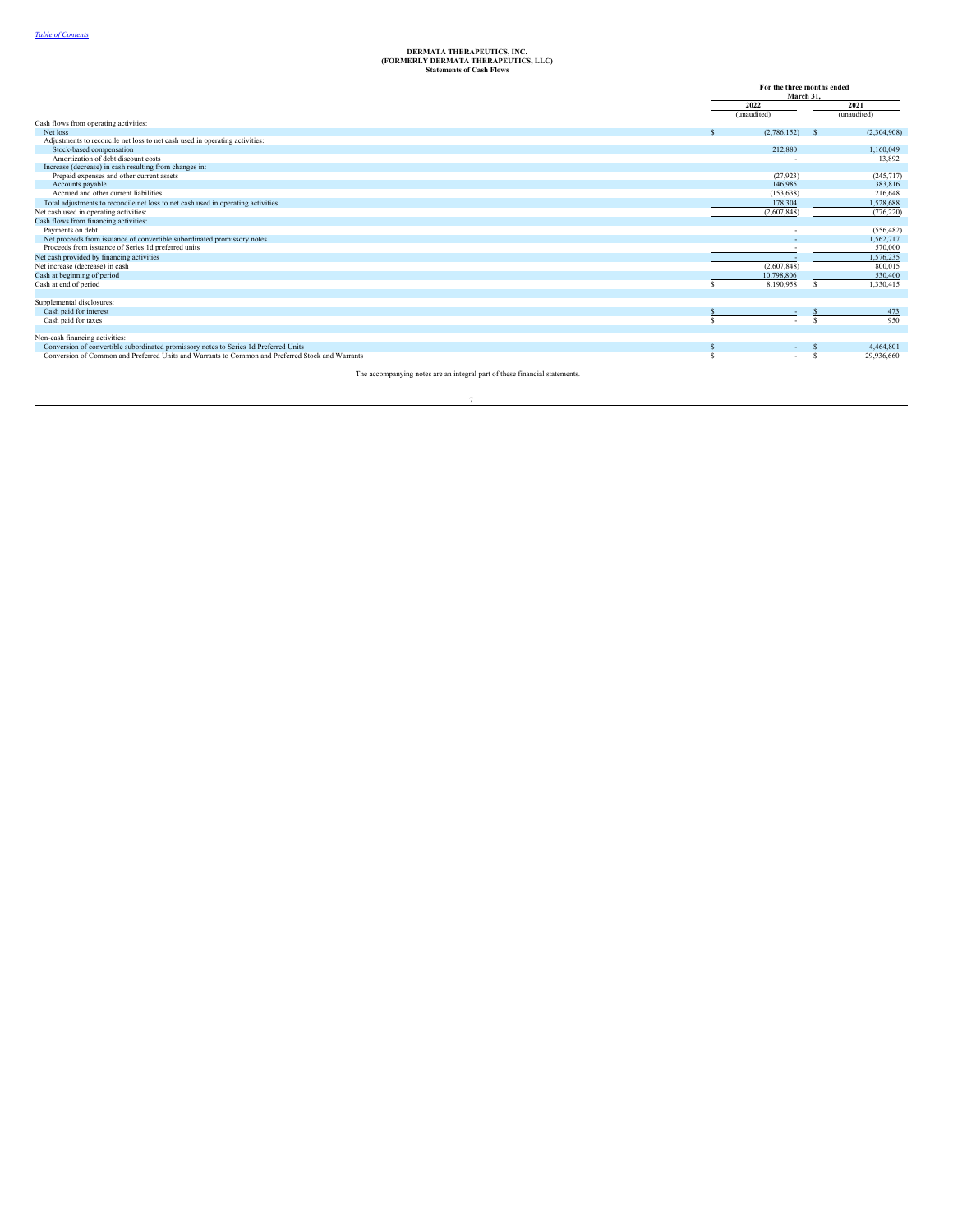## <span id="page-7-0"></span>**DERMATA THERAPEUTICS, INC. (FORMERLY DERMATA THERAPEUTICS, LLC) Notes to Financial Statements (unaudited)**

#### **1. Organization and Basis of Presentation**

Dermata Therapeutics, Inc., (the "Company"), was formed in December 2014 as a Delaware limited liability company ("LLC") under the name Dermata Therapeutics, LLC. On March 24, 2021, the Company converted from an LLC to a D

## *Initial Public Of ering*

On August 17, 2021, the Company completed its initial public offering ("IPO"), in which it sold2,571,428 shares of its common stock together with2,571,428 warrants to purchase one share of common stock with an exercise pri

Each of the following occurred in connection with the completion of the IPO in August 2021:

- The sale of 2,571,428 shares of common stock along with 2,957,142 warrants to purchase common stock.
- The conversion of 65,823,015 shares of convertible preferred stock into an aggregate of3,813,973 shares of common stock.
- The conversion of \$175,000 principal amount of outstanding convertible promissory notes and accrued interest of \$5,434 into 32,219 shares of common stock.
	- The conversion of 1,419,228 Series 1a preferred warrants into 69,212 warrants exercisable into common stock.

Each purchaser in the IPO received one share of common stock and one warrant to purchase one share of common stock at a wonighted offering price of \$,000. Each warrant to purchase one share of our behavior annon stock at a

The Company's shares of common stock and warrants are listed on the Nasdaq Stock Market LLC under the symbols "DRMA," and "DRMAW," respectively, and both began trading in August 2021.

After the IPO, there were no shares of preferred stock or preferred stock or preferred stock warrants outsanding and pail, 911,009 shares of common stock outstanding after giving effect for the Company's reverse stock spli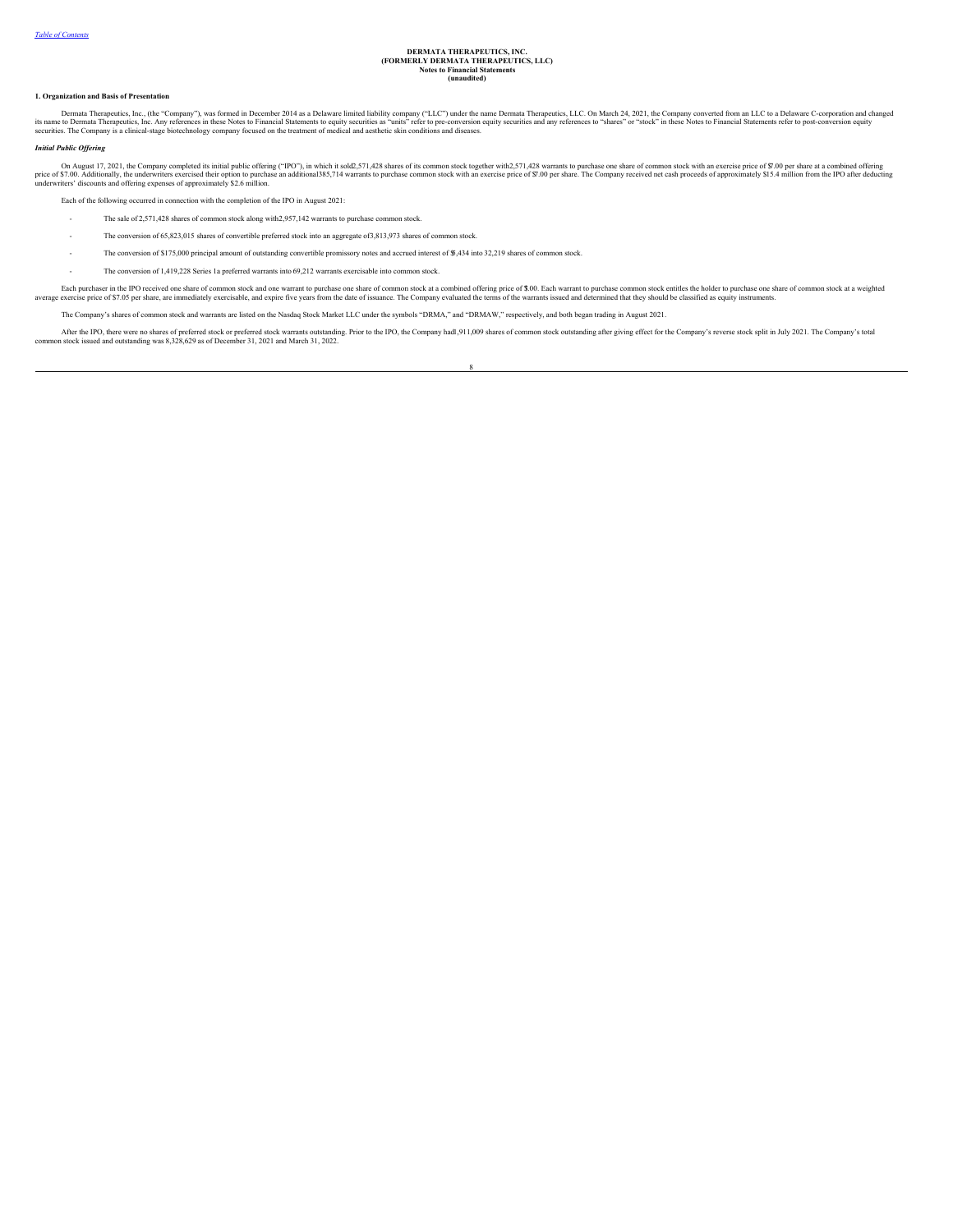### *Reverse Stock Split*

On July 1, 2021, the Company effected a reverse split of shares of the Company's common stock at a ratio of 1-for-20.5 pursuant to an amendment to the Company's certificate of incorporation approved by the Company's bard o was not adjusted as result of the reverse split. All issued and outstanding common stock shares and per share amounts contained in the financial statements have been retroactively adjusted to reflect this reverse stock spl

#### *Liquidity and Going Concern Uncertainty*

Since is inception, the Company has developmed abstantional intervents were search and development activities and has not generated any revenue or entercialized any product candidates. As of March 31, 2022, cash totaled \$8

Historically, the Company's principal sources of cash have included proceeds from the issuance of common and preferred equity units and proceeds from the issuance of debt. The Company's principal uses of cash have included

#### *Management's Plan to Continue as a Going Concern*

To continue as a going concern, the Company will need, among other things, to raise additional capital resources. Until the Company can generate significant cash from operations, management's plans to obtain such resources

The Company has raised additional capital through the initial public offering of its common stock and warrants and through a private placement financing; however, management's current plans do not alleviate substantial dou going concern.

#### *Basis of Presentation*

The accompanying unaudited financial statements have been prepared in accordance with accounting principles generally accepted in the United States ("GAAP") for interim financial information and in accordance with the inst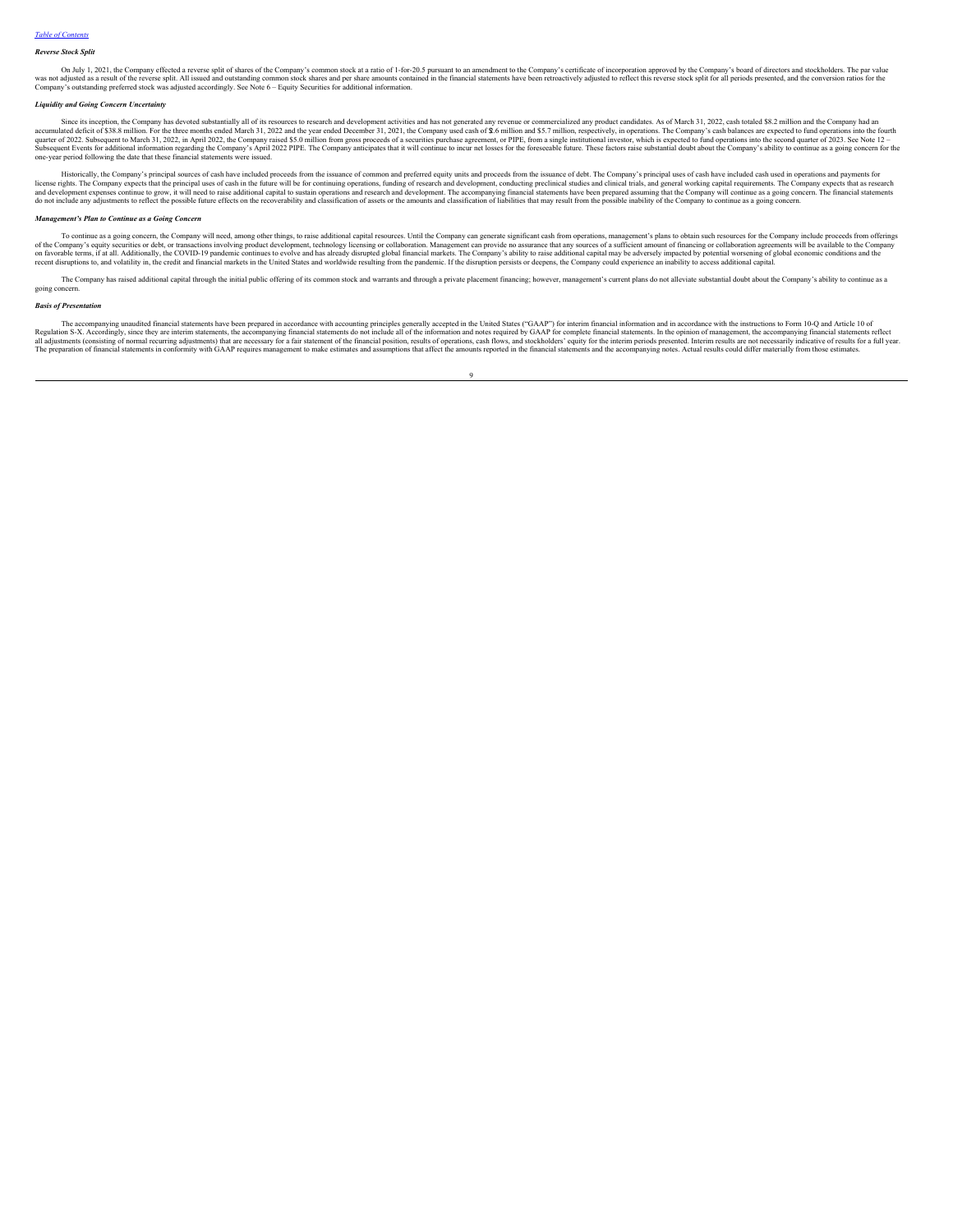## **2. Summary of Significant Accounting Policies**

## *Use of Estimates*

The Company's financial statements are prepared in accordance with GAAP. The preparation of the Company's financial statements requires management to make estimates and assumptions that impact the reported amounts of asset contingent assets and liabilities in the financial statements and accompanying notes. On an ongoing basis, management evaluates these estimates on an one of the enterged fair enterged and evaluate of exergent and the exerg conditions.

## $Segment$  *Informati*

Operating segments are defined as components of an enterprise about which separate discrete information is available for ever the Company is operating segment. The company is operating segment and manage its business in on

#### *Deferred Financing Costs*

The Company capitalizes certain legal, accounting, and other fees and costs that are directly attributable to in-process equity financings as deferred offering costs until such financings are completed. Upon the completion

#### *Cash*

The Company deposits its cash with reputable financial institutions that are insured by the Federal Deposit Insurance Corporation ("FDIC"). This cash is held in checking and savings accounts. At times, deposits held may ex

## *Fair Value Measurement*

The Company uses a three-tier fair value hierarchy to prioritize the inputs used in the Company's fair value measurements. These tiers include Level 1, defined as observable inputs such as quoted prices in active markets f

10

## *Patent Costs*

Patent costs related to obtaining and maintaining patent protection in both the United States and other countries are expensed as incurred. Patents costs are classified as general and administrative expenses.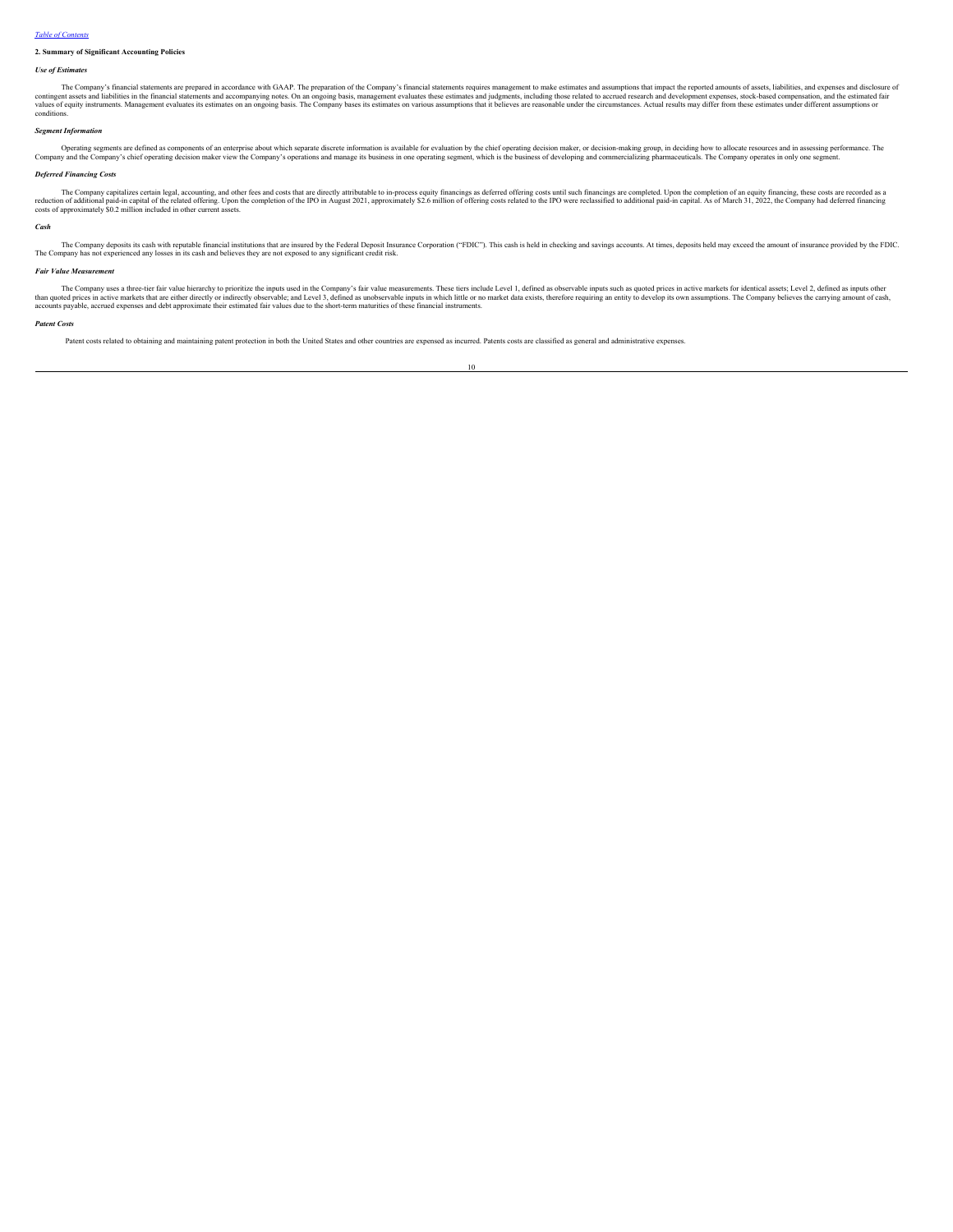#### *Research and Development*

Research and development costs consist of expenses incurred in connection with the development of the Company's product candidates. Such expenses include expenses incurred under agreements with contract research organizati

#### *Income Taxe*

From inception until March 24, 2021, the Company operated as a limited liability company taxed as a partnership. Therefore, any income tax liability of benefit through that date accrued to the Company's members. Since Marc

The Company recognizes net deferred tax assets to the extent that the Company believes these assets are more likely than not to be realized. In making such a determination, management considers all available positive and n

The Company records uncertain tax positions on the basis of a two-step process whereby (1) management determines whether it is more likely than not that the tax positions will be sustained on the basis of the technical mer

#### *Stock-Based Compensation*

In March 2021, the Company's board of directors and shareholders approved the 2021 Omnibus Equity Incentive Plan ("the 2021 Plan"). For stock options granted under the 2021 Plan, the Company measures and recognizes compens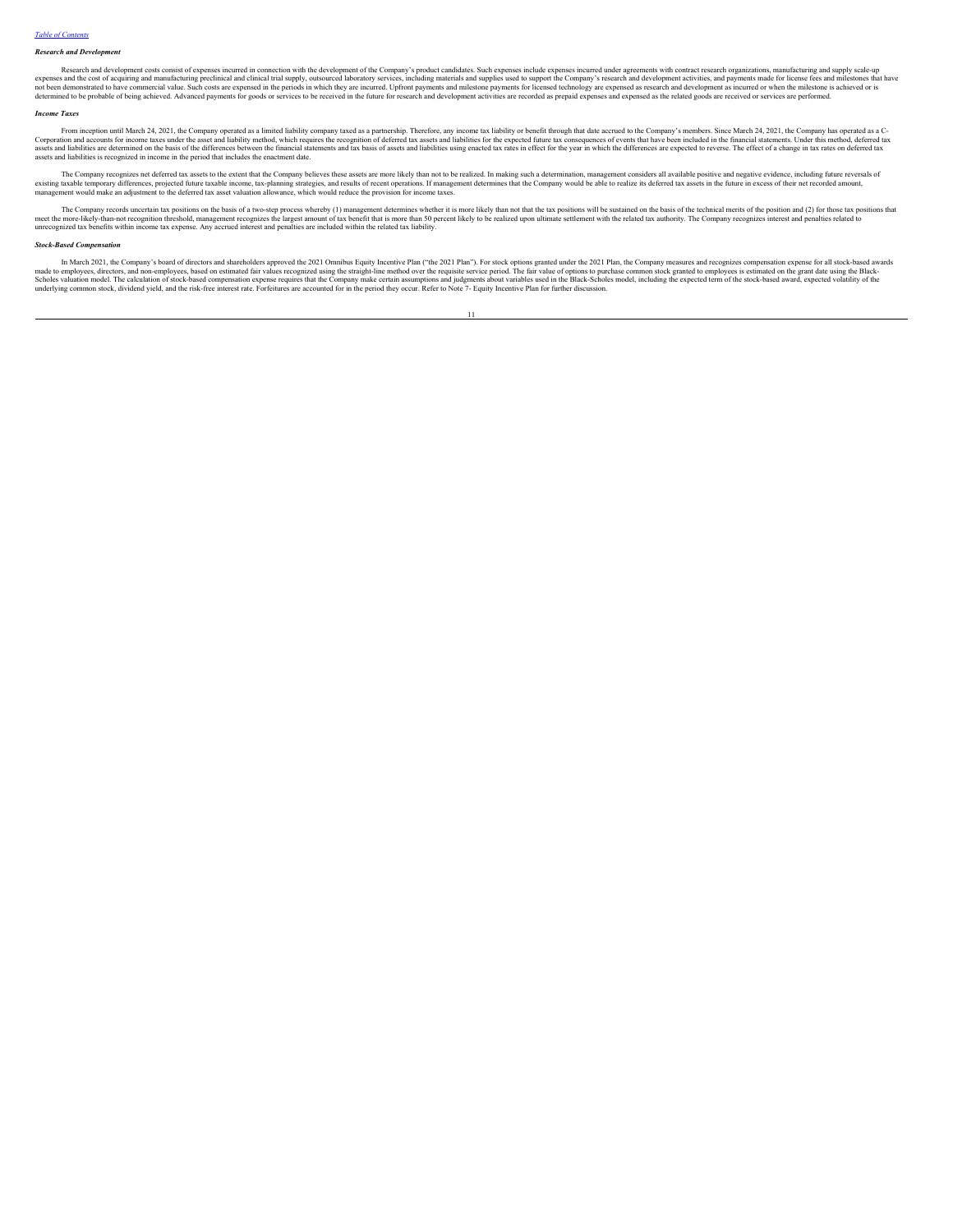## *Comprehensive Loss*

Comprehensive loss includes net loss and other comprehensive income (loss) for the periods presented. The Company did not have other comprehensive income (loss) items such as unrealized gains and losses and so for the thre

## *Net Loss Per Common Unit/Share*

On March 24, 2021, the Company converted from an LLC to a C-corporation. Upon the conversion, each outstanding common unit and preferred unit was converted into one share of common stock and preferred stock, respectively.

Basic net loss per unit/share is calculated by dividing net loss attributable to common unitholders or shareholders by the weighted-average number of units or shares outstanding during the period, without consideration of

As the Company has reported a net loss for the periods presented, diluted net loss per common unit or share is the same as the basic net loss per common unit or share for the periods presented.

|                                                        | Three Months Ended March 31. |          |
|--------------------------------------------------------|------------------------------|----------|
|                                                        | 2022                         | 2021     |
| Net loss                                               | 2.786.152                    |          |
|                                                        |                              |          |
| Basic and diluted net loss per common unit/share       | (0.33)                       | (1.21)   |
| Weighted-average basic and diluted common units/shares | 6.352.459                    | .911.009 |

The common unit or share equivalents that are not included in the calculation of diluted net loss per common unit or share but could potentially dilute basic earnings per share in the future are as follows:

|                                       | As of March 31. |           |
|---------------------------------------|-----------------|-----------|
|                                       | 2022            | 2021      |
| Series 1 Preferred Units/Shares       |                 | 336,882   |
| Series 1a Preferred Units/Shares      | ۰               | 244,811   |
| Series 1a Preferred Warrant           | $\sim$          | 69.212    |
| Series 1b Preferred Units/Shares      |                 | 317,058   |
| Series 1c Preferred Units/Shares      |                 | 2,270,866 |
| Series 1d Preferred Units/Shares      |                 | 931.265   |
| <b>Common Stock Options</b>           | 1.001.326       | 398,199   |
| <b>Common Stock Warrants</b>          | 3,220,228       | 65,303    |
| Total potentially dilutive securities | 4,221,554       | 4,633,596 |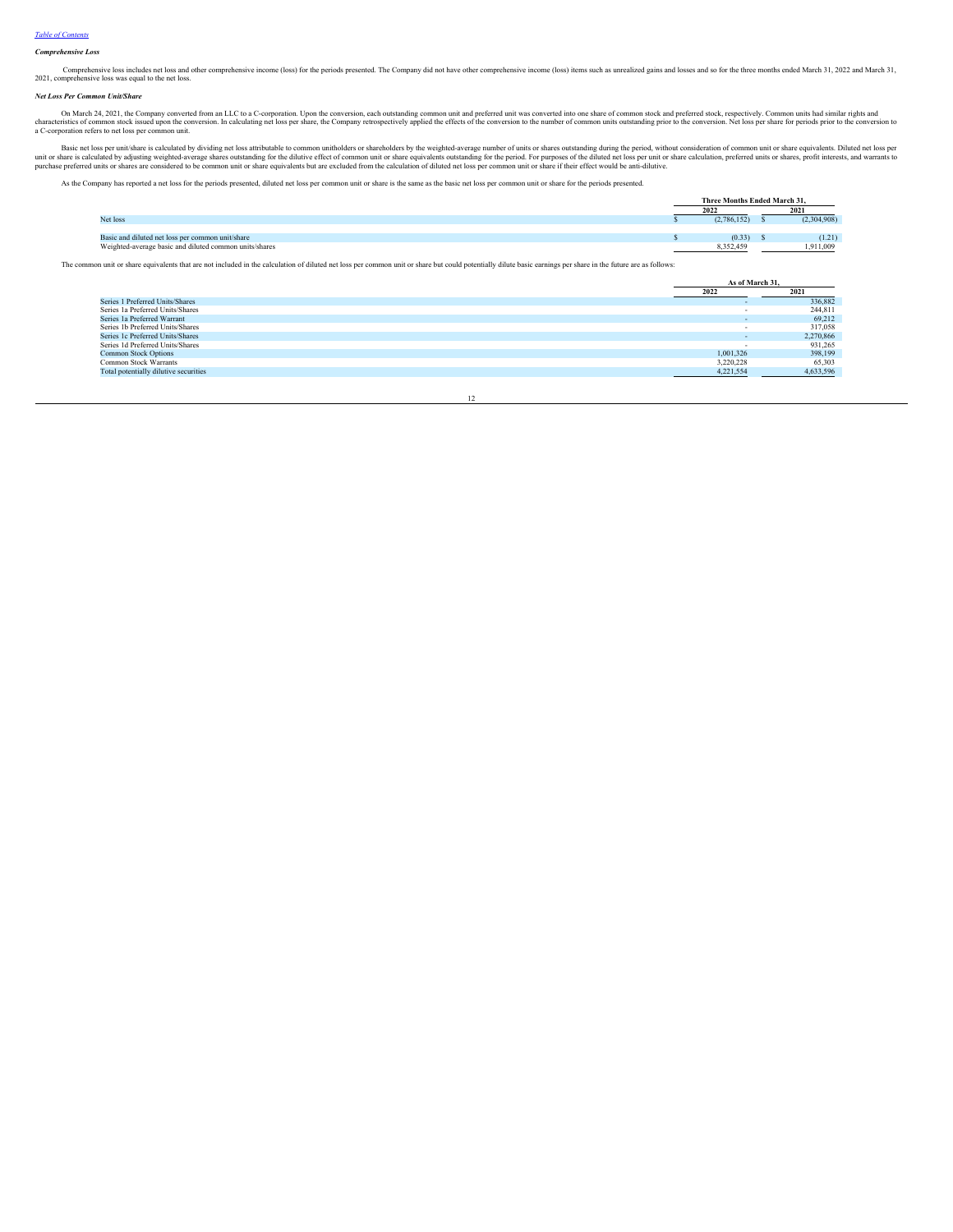#### $$

From time to time, new accounting pronouncements are issued by the Financial Accounting Standards boards of order standard-setting bodies that are adopted by the Company as of the specified effective date. Unless otherwise

#### **3. Balance Sheet Details**

The following provides certain balance sheet details:

|                                                 |  | March 31.<br>2022 | December 31,<br>2021 |                          |  |
|-------------------------------------------------|--|-------------------|----------------------|--------------------------|--|
| Prepaid expenses and other current assets       |  |                   |                      |                          |  |
| Prepaid insurance                               |  | 455,592           |                      | 769,416                  |  |
| Prepaid research and development costs          |  | 138,810           |                      |                          |  |
| Prepaid other                                   |  | 79,063            |                      | $\sim$                   |  |
| Deferred offering costs                         |  | 179,592           |                      | 55,718                   |  |
| Total prepaid expenses and other current assets |  | 853,057           |                      | 825,134                  |  |
| Accrued and other current liabilities           |  |                   |                      |                          |  |
| Accrued research and development costs          |  | 245.174           |                      | 235,384                  |  |
| Accrued compensation and benefits               |  | 155,272           |                      | 766,207                  |  |
| Accrued legal fees                              |  | 73,195            |                      |                          |  |
| Accrued board compensation                      |  | 55,625            |                      | $\overline{\phantom{a}}$ |  |
| Total accrued and other current liabilities     |  | 529,266           |                      | 1,001,591                |  |

#### **4. Subordinated Convertible Promissory Notes**

In July and October 2020, the Company issued an aggregate of \$3,000,000 of subordinated convertible promissory notes (the "Notes"). Notes in the amount of \$1,45,000 were issued to existing investors who are also related pa

On January 27, 2021, the Company amended the terms of the Notes to increase the maximum amount of convertible promissory notes to be issued from \$,000,000 to \$5,000,000, to allow for the conversion of the convertible promi

In March 201, the Company further amended the terms of the Notes to allow for the conversion of the Notes into Series of Defected Units. As of March 15, 2021, §391,000 of the Notes, along with related interest<br>of \$73,801,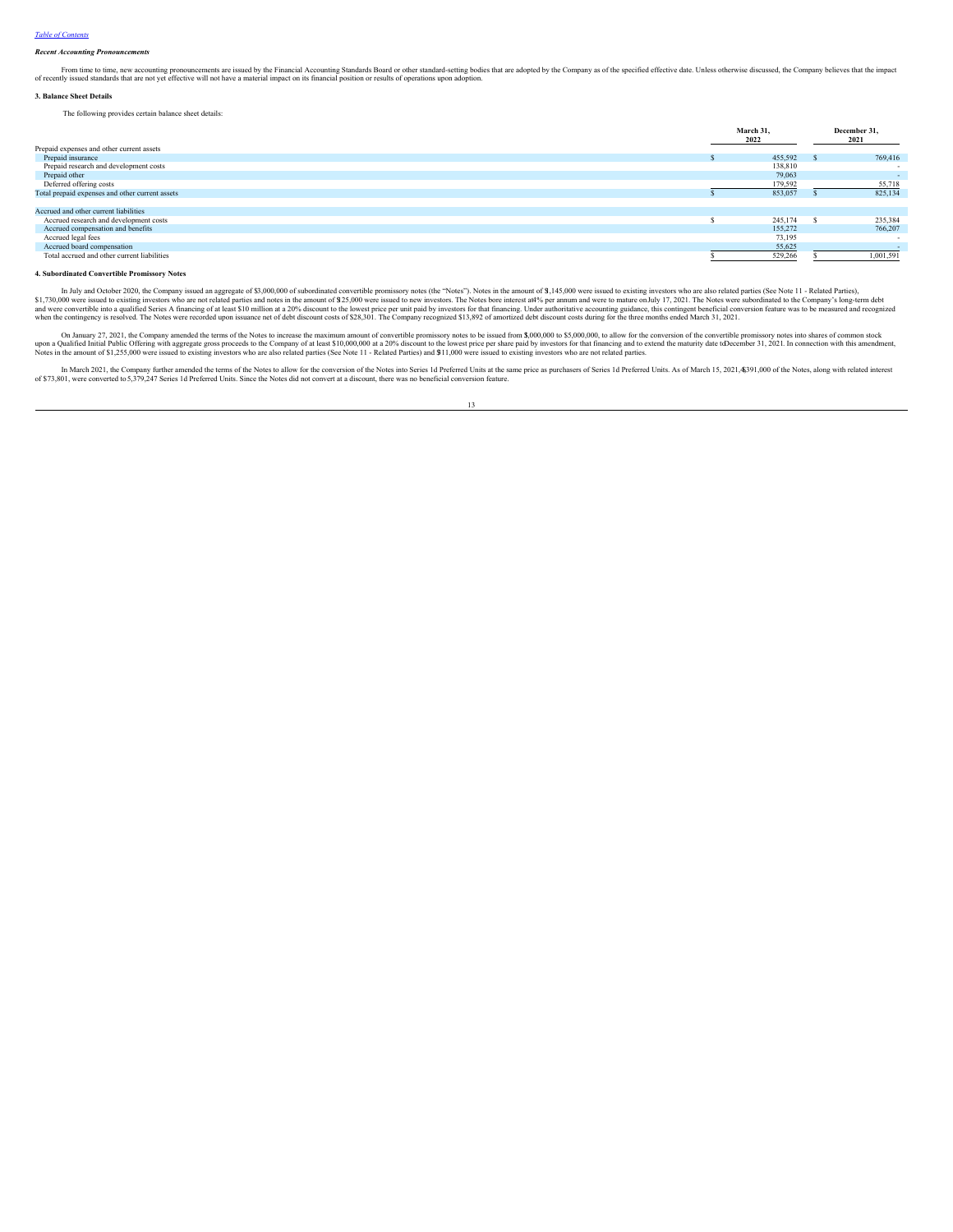The Company considers the above modification of the Notes in March 2021 to be a substantial modification requisition price and the net carrying amount of the Notes immediately prior to the modification is not material to t

In connection with the Company 's IPO in August 2021, the outstanding principal of the Notes and accrued interest totaling \$80,434 converted into 32,219 shares of common stock. Upon this conversion, since the conversion co

As of December 31, 2021 and March 31, 2022, the Company had no promissory notes outstanding.

## **5. Long-Term Debt**

In February 2017, the Company entered into a Loan and Security Agreement with Silicon Valley Bank ("SVB") whereas SVB agreed to provide term loans to the Company enterest at a rate<br>of 1.5% above the prime rate, which was 3

In connection with the Loan and Security Agreement, SVB also received warrant units to purchase, at any time after February 9, 2017 and prior to February 9, 2027187,978 Series 1a Preferred Units or the equivalent Series A

In June 2019, the Company and SVB entered into a First Amendment to the Loan and Security Agreement whereby if the Company did not achieve certain capital milestones by December 1, 2019, term loan principal payments would

The non-refundable amendment fee of \$100.000, as well as \$12.280 of costs associated with the amendment, were recorded as a discount to outstanding debt and were amortized to interest expense utilizing the effective intere the loan.

In January and February 2021, the Company paid at head principal payments of \$231,482 under the SVB Loan and Security Agreement. The Company also paid the final payment fee of \$225,000 in February 2021 and the amendment fe

As of December 31, 2021 and March 31, 2022, the Company had no long-term debt outstanding.

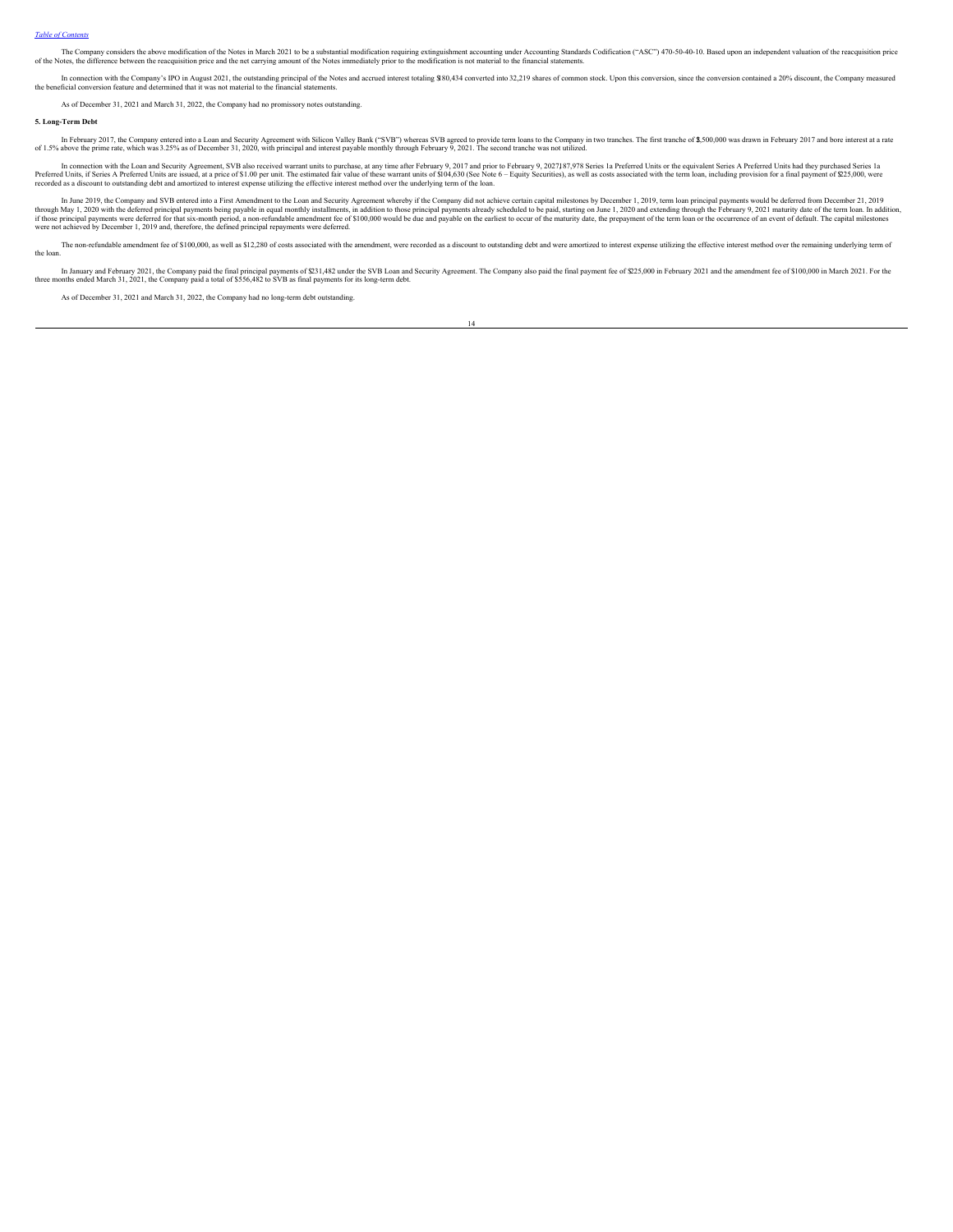## **6. Equity Securities**

## *Common Stock and Preferred Stock*

On March 24, 2021, the Company entered into a Plan of Conversion ("Conversion") whereby the Company converted from an LLC under the laws of the State of Delaware to a Delaware C-corporation with the name Dermata Therapeuti Conversion, each fully paid prefered and common unit in the LLC was converted into a like number of shares of preferred and common stock of the Company with a par value of \$0.0001 per share. The Shares issued had the same

On July 1, 2021, the Company effected a reverse split. All issued and outstanding common suck share antio of 1-for-20.5 pursuant to annendment to the Company's corrificate of mechanic ampacks and sockholders. The par value

On August 17, 2021, the Company completed its IPO, in which its old 2,571,428 shares of its common stock together with 2,511,428 warrants to purchase one share of common stock with an exercise energy price of \$7.00 per war expenses of approximately \$2.6 million.

Each of the following occurred in connection with the completion of the IPO in August 2021:

- The sale of 2,571,428 shares of common stock along with 2,957,142 warrants to purchase common stock.
- The conversion of 65,823,015 shares of convertible preferred stock into an aggregate of3,813,973 shares of common stock.
- The conversion of \$175,000 principal amount of outstanding convertible promissory notes and accrued interest of \$5,434 into 32,219 shares of common stock
- The conversion of 1,419,228 Series 1a preferred warrants into 69,212 warrant shares exercisable into common stock.

After the IPO, there were no shares of preferred stock or preferred stock warrants outstanding. Prior to the IPO, the Company hadl, 911,009 shares of common stock outstanding after giving effect for the Company's reverse s

The Company's total common stock issued and outstanding was8,328,629 shares as of December 31, 2021 and March 31, 2022.

## *Series 1 Preferred Units*

From the Company's formation on December 8, 2014 through 2016, the Company issued6,906,244 Series 1 Ureferred to is for net consideration of S6,833,87.7. The Company issued on excel and preferred stock and performed stock

## *Series 1a Preferred Units*

In 2016, the Company issued 5,000,000 Series 1a Preferred Units in exchange for cash of \$5,000,000 and net of issuance costs of \$19,868. Purchasers of the Series 1a Preferred Units also received 1,250,000 Warrant Units to Preferred Units. The estimated fair value of the warrant units was recorded as a separate component of members' equity (deficit) in the accompanying balance sheet as of December 31, 2020 with an offset to the Series 1a pro

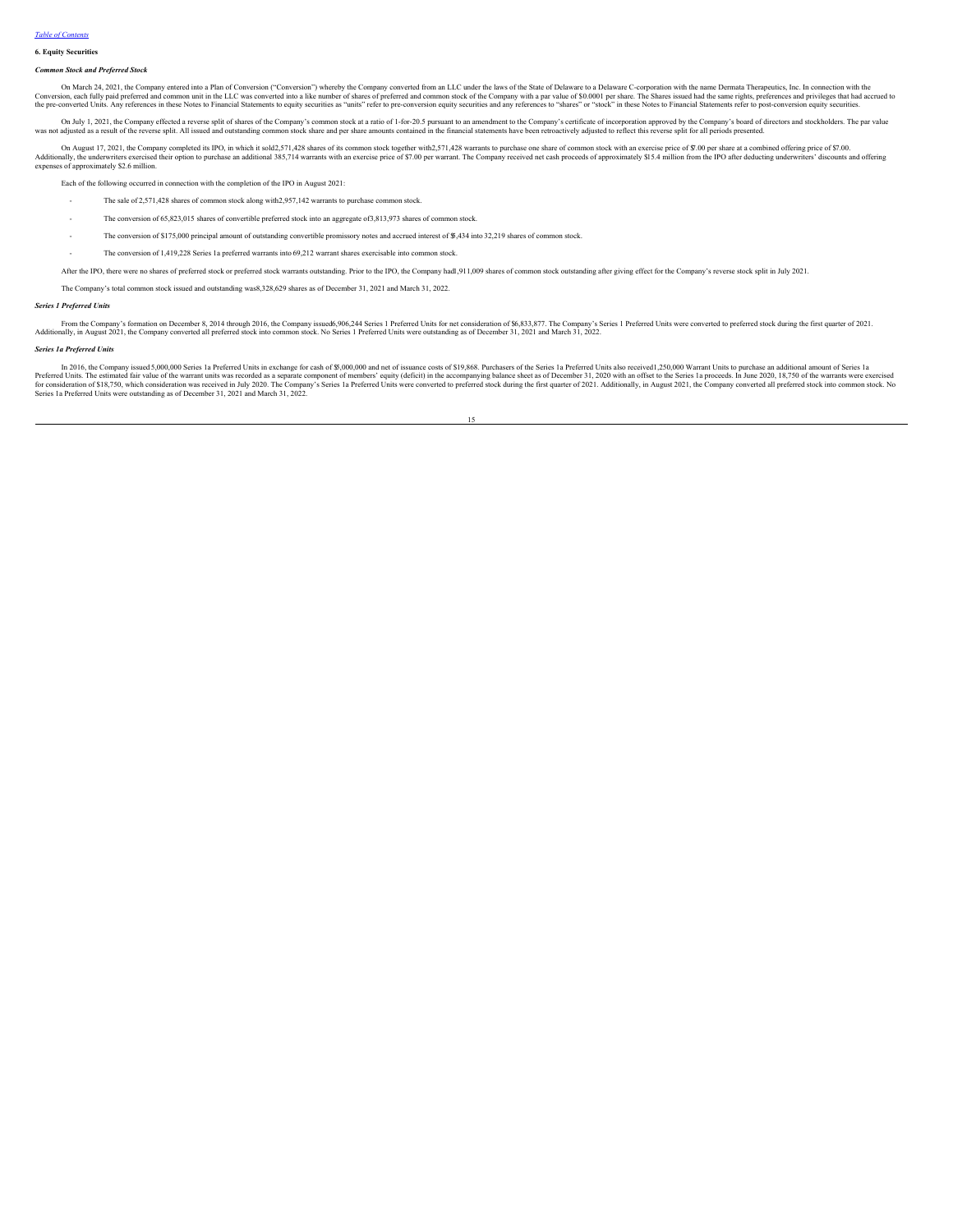#### *Series 1b Preferred Units*

In 2018, the Company issued 6,500,000 Series 1b Preferred Units in exchange for cash of \$6,500,000 and net of issuance costs of \$40,405. Purchasers of the Series 1b Preferred Units ilso received 1,268,279 Class B Common Un

#### *Series 1c Preferred Units*

On June 14, 2019, the Company closed participation in a \$5,785,000 Series 1c financing from current and new investors. As of December 31, 2019, cash of \$,535,000, including \$150,000 from the conversion of a convertible not

In June 2019, 5,221,156 Series 1c Preferred Units were issued in connection with the settlement and license agreement, and in July 2021, the Company redeemed these units/shares in connection with an amendment to the settle License Agreements for more information.

The Company's Series 1c Preferred Units were converted to preferred stock during the first quarter of 2021. Additionally, in August 2021, the Company converted all preferred stock into common stock. No Series 1c Preferred

## *Series 1d Preferred Units*

In March 2021, the Company issued 686,742 Series 1d Preferred Units at a cost of \$0.83 per unit for total proceeds of \$570,000. In addition, as described in Note 4 - Subordinated Convertible Promissory Notes, as of March 1 notes, along with related interest of 573,801, were converted into 5,379,247 Series 1d Preferred Units. The outstanding series 1d Preferred Units were converted to preferred stock during the first quarter of 2021. Addition

#### *Class A Common Units*

During 2014 and 2015, the Company issued 508,777 Class A Common Units in exchange for consideration of \$10,430. The Class A Common Units outstanding converted to common stock during the first quarter of 2021. No Class A Co

#### *Class B Common Units*

The Company had 1,767,477 Class B Common Units outstanding as of December 31, 2020. This includes133,953 Class B Common Units issued for consideration of \$2,853 and 1,268,279 Class B Common Units issued in connection with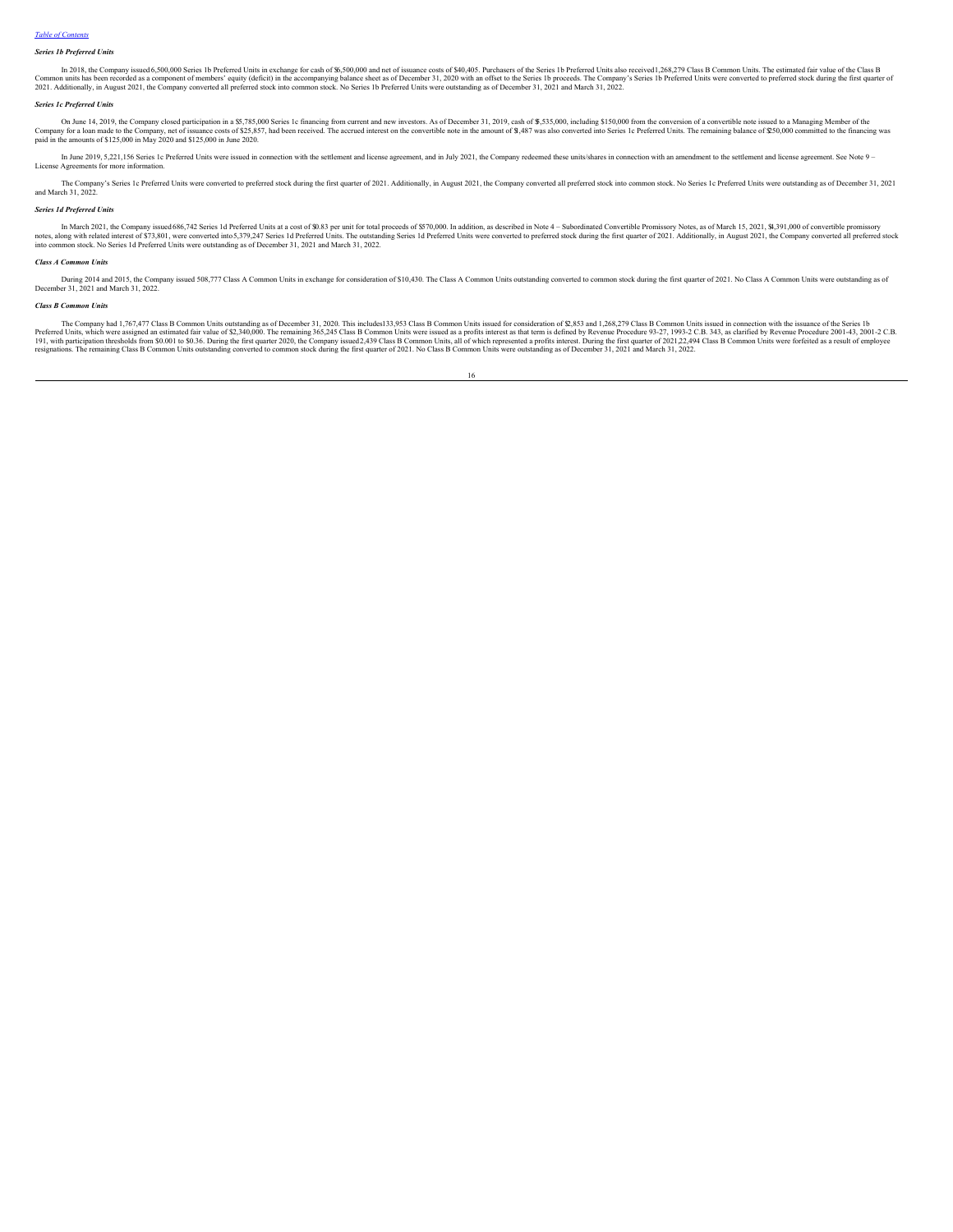#### *Liquidation Preference*

From to the Company's IPO in Angust 2021, the Company's preferred Units and the party specience in liquidation preferences contained herein. So long as there in a figure and the time of a liquity event, and inguidation at

#### *Conversion Rights*

Proferred Unit and each Series 10 Pagas 2021, the Company's HPO in August 2021, the Company's HPO in August 2021, the Company Spreferred Unit on Series Referred Unit and each Series 1 Preferred Unit and each Series 1 Prefe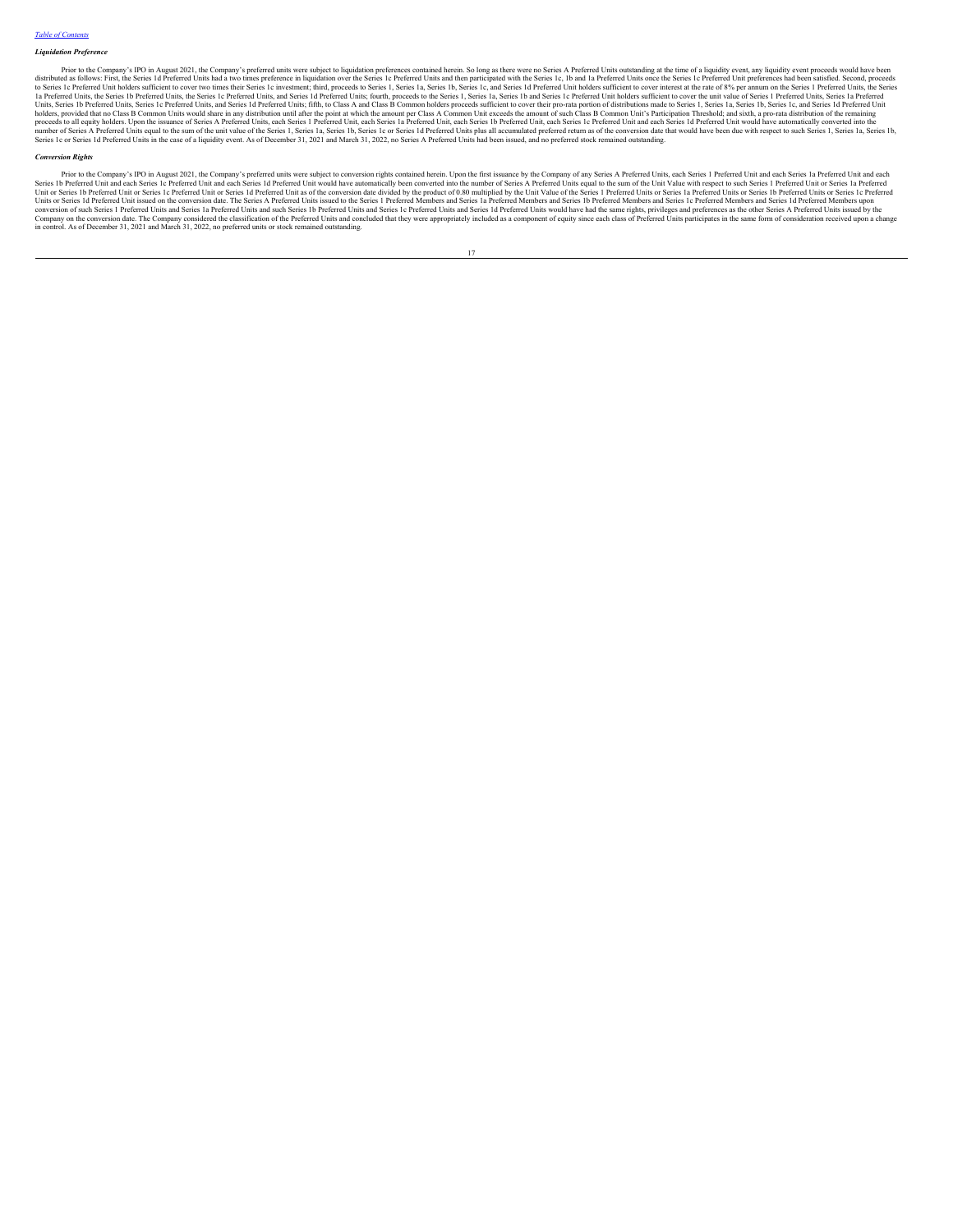## *Stockholders' Agree*

On March 24, 2021, in connection with the conversion of Derman Telephethal and Schellar the measurement of the Company and provided for certain estingates of Capital stock, set forth agreements and understanding swith resp

On June 29, 2021, with effectiveness on July 1, 2021, the Company's board of directors amended its Certificate of Incorporation to adjust the conversion price and certain conversion mechanics of the Company's issued and ou share of Serial Profered stock would convert into such urm ber of Common Stock as determined by dividing (i) the product of (a) the Original Issue Price for the Series 1d Preferred Stock, multiplied by (b) 1.2, rounded to

On June 29, 2021, with effectiveness on July 1, 2021, the Company's board of directors approved an amendment to the 2021 Plan to increase the number of shares of Common Stock available for issuances fron93,340 to 1,648,213

On June 29, 2021, the Company's board of directors approved a1-for-20.5 reverse split of all outstanding shares of common stock, effected on July 1, 2021 (no fractional shares were issued). Except as otherwise noted, all r common stock and common units have been restated to reflect the reverse stock split.

On July 12, 2021, the Company's board of directors amended its Certificate of Incorporation to further adjust the conversion price and certain conversion mechanics of the Company's issued and outstanding Series 1d Preferre

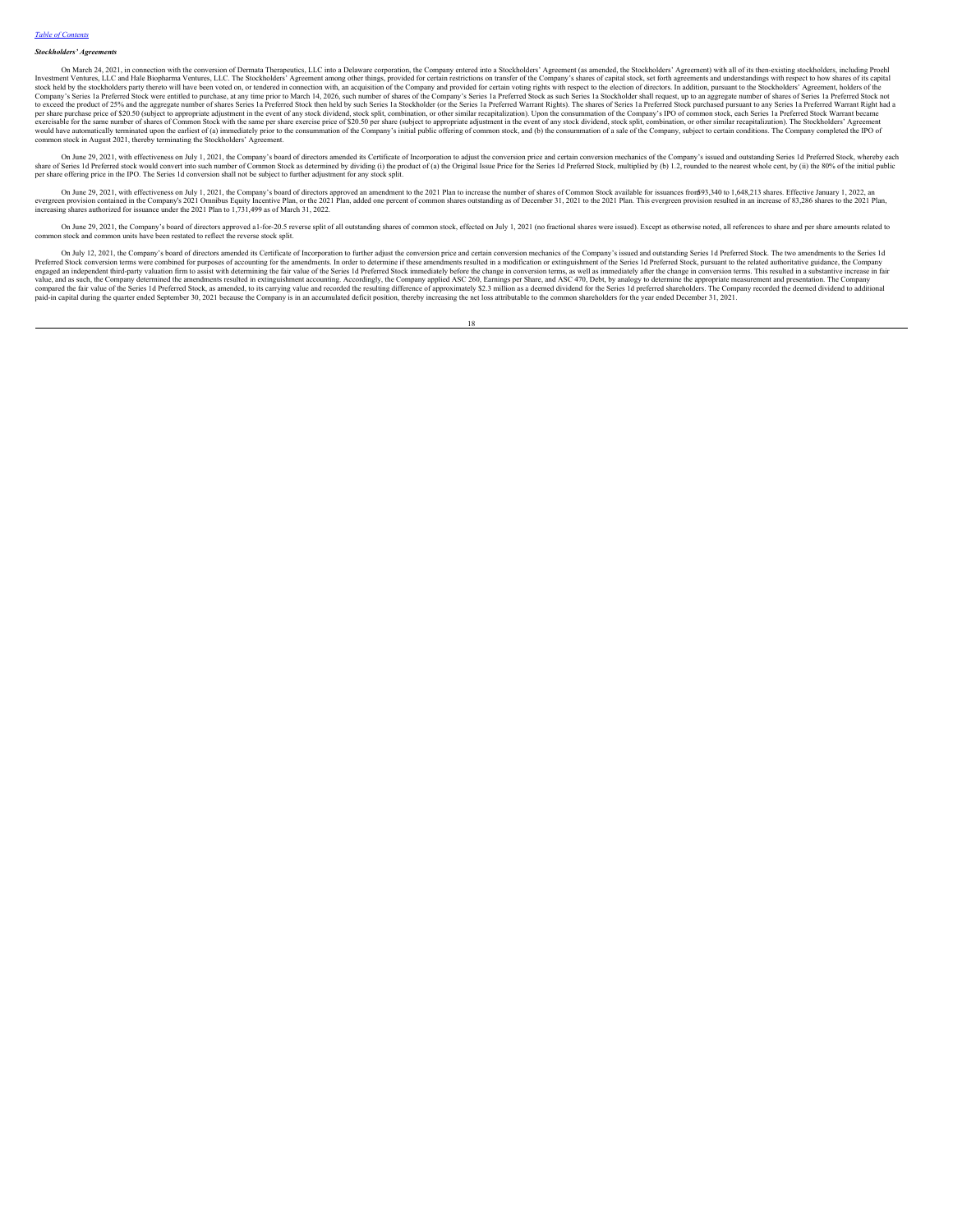On July 30, 2021, the Company atered into a Second Amendment to the License and Sctuelment (or, the Secure Mement), whereby, for the settlement), where you for all signiteg arising under the License Agreement, the Company

On August 14, 2021, the Company's board of directors approved an amendment to the Company's Certificate of Incorporation to increase the number of shares of Common Stock authorized to90,000,000.

#### *Warrants*

*Warrants issued at IPO*

On August 17, 2021, the Company completed its IPO, in which it sold2,571,428 shares of its common stock together with2,571,428 warrants to purchase one share of common stock with an exercise price of \$7.00 per share at a c underwriters exercised their option to purchase an additional 385,714 warrants with an exercise price of \$7.00, increasing the number of warrants issued at IPO to 2,957,142. Each warrant is immediately exercisable at the o issuance.

The Company evaluated the terms of the warrants issued at the IPO and determined that they should be classified as equity instruments based upon accounting guidance provided in ASC 480, Distinguishing Liabilities from Equi

As of March 31, 2022, the Company had2,957,142 warrants outstanding resulting from the IPO with an exercise price of \$7.00 and which expire August 17, 2026.

*Underwriter IPO Warrants*

Upon the closing of the Company's IPO in August 2021, the Company issued to the underwriters warrants which entitles the underwriters to purchase 128,571 of shares of common stock at an exercise price equal tol 15% of the exercisable for a period of five years, or until August 2026.

#### *Warrants issued with Class B Common Units*

In March 2021, the Company granted Class B Common Units Profits interests to certain former employees and consultants. In connection with the conversion from an LLC to a C-Corporation, the Company converted5,303 of vested

As of March 31, 2022, the Company had65,303 common warrants outstanding related to the prior Class B Common Units with an exercise price of \$5.74 and which expire December 31, 2024.

*Warrants issued with Series 1a Preferred Units*

In connection with the issuance of 5,000,000 Series la Preferred Units in November 2016, each Series la Preferred Warrant Units to pure received Warrant Units to pure received Warrant Units to pure after November 15, 2001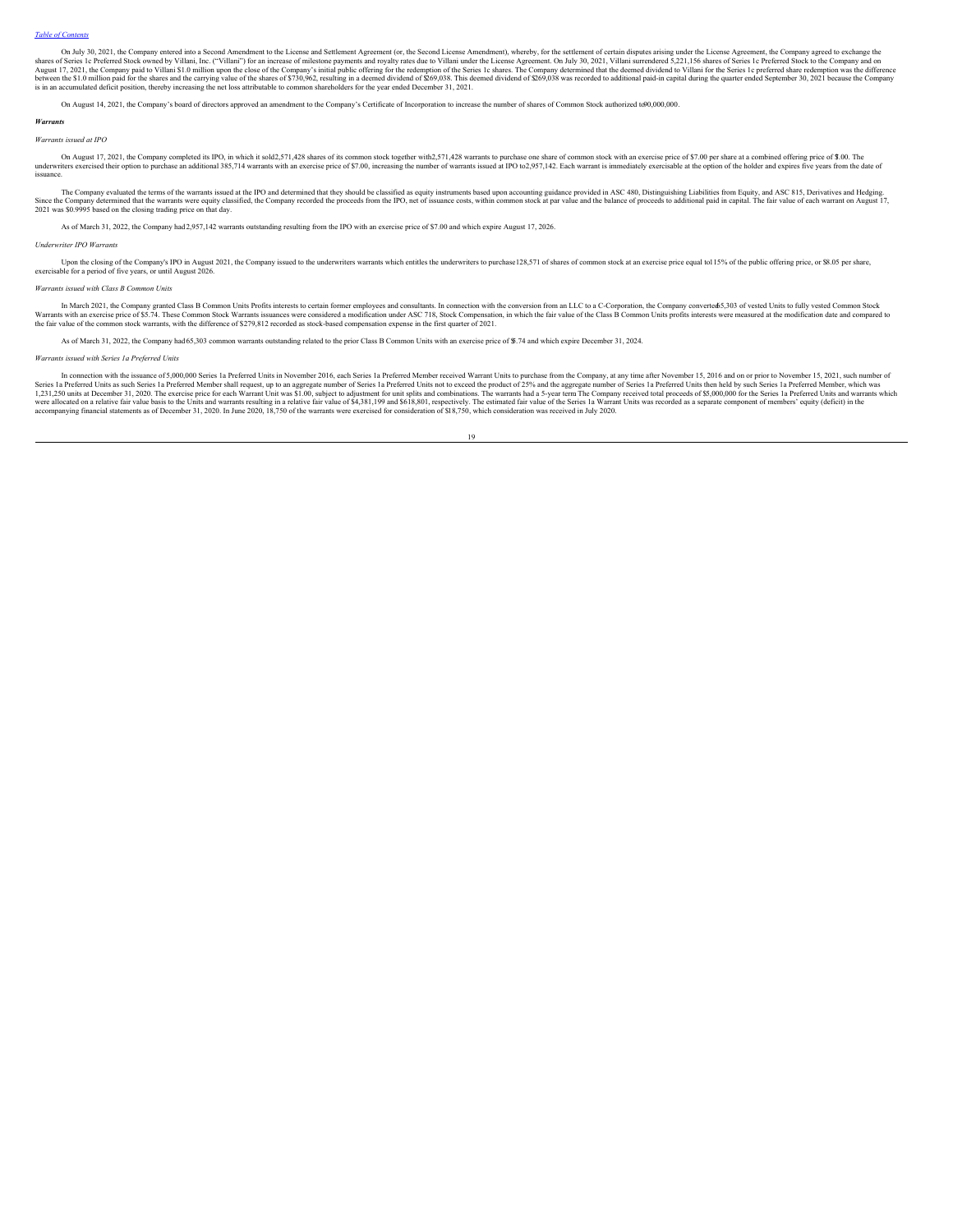In connection with the Loan and Security Agreement, SVB also received Warrant Units to purchase, at any time after February 9, 2017 and prior to February 9, 2027187,978 Series 1a Preferred Units or the equivalent Series A

In July 2021, the Company effected a reverse split of shares of the Company's common stock at a ratio of 1-for-20.5, and the conversion ratio of the preferred stock was adjusted accordingly. In August 2021, in connection w nts were converted into 69,212 common warrants.

As of March 31, 2022, the Company had69,212 common warrants outstanding related to the prior Series 1a preferred warrants with an exercise price of \$20.50 and which expire November 15, 2026.

## **7. Equity Incentive Plan**

Under the Company's 2021 Omnibus Equity Incentive Plan (the "2021 Plan"), the Company may grant options to purchase common stock, restricted stock awards, performance stock awards, incentive bonus awards, other cash-based

As of March 31, 2022, there remain an additional730,173 shares reserved for issuance under the 2021 Plan.

## *Stock Award Activity*

A summary of the Company's Equity Plans stock option activity is as follows:

|                                       | Number of<br>Options<br>Outstanding | Weighted-<br>Average<br><b>Exercise</b><br>Price | Weighted-<br>Average<br>Remaining<br>Contractual<br>Term (in<br>Years) |
|---------------------------------------|-------------------------------------|--------------------------------------------------|------------------------------------------------------------------------|
| Balance at December 31, 2021          | 523,199                             | 5.84                                             | 8.8                                                                    |
| Options granted                       | 478,127                             | 1.89                                             | $\sim$                                                                 |
| Options exercised                     | $\sim$                              |                                                  |                                                                        |
| Options cancelled                     |                                     |                                                  |                                                                        |
| Balance at March 31, 2022             | 1,001,326                           | 3.95                                             | 8.9                                                                    |
| Options exercisable at March 31, 2022 | 504,837                             | 4.22                                             | 9.1                                                                    |

The aggregate intrinsic value of options exercisable as of March 31, 2022 was zero due to the underlying options encer between the exercise price of the underlying options and the closing market price of the Company's comm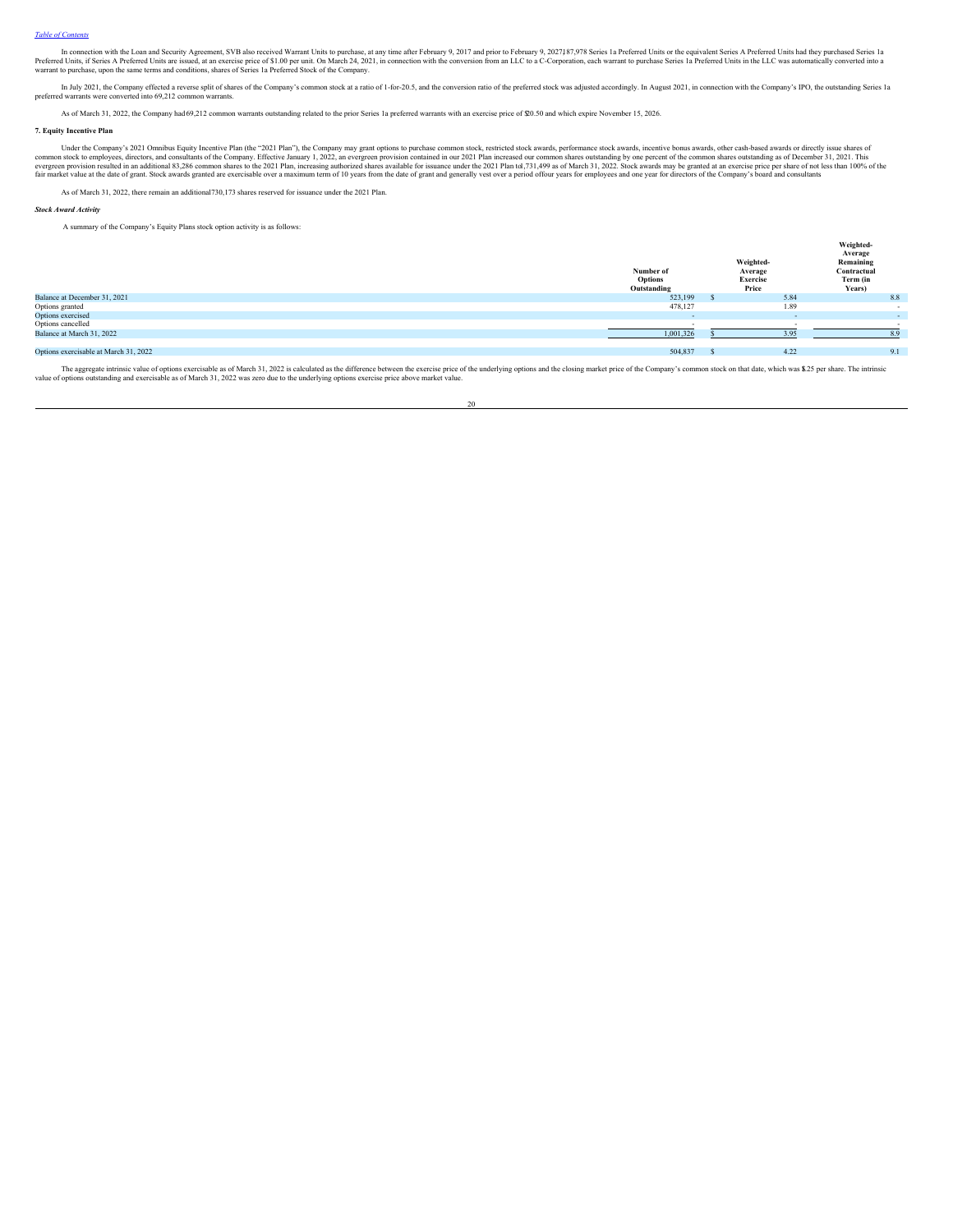#### *Fair Value Measurement*

The Company uses the Black-Scholes option valuation model, which requires the use of highly subjective assumptions, to determine the fair value of stock-beholes option is extended the company uses the forecast and the Comp

- Fair Value of Common Stock. The estimated fair value of the common stock underlying the Company's stock option plan was determined by management by considering various factors as discussed below. All options to purchase s
- Risk-Free Interest Rate. The Company bases the risk-free interest rate used in the Black-Scholes valuation model on the implied yield available on U.S. Treasury zero-coupon issues with a term equivalent to that of the expe
- Expected Term. The expected term represents the period that the Company's stock-based awards are expected to be outstanding. Because of the initiations on the sale or transfer of the pattern it will experience as a publicl
- Volatility. The Company determines the price volatility based on the historical volatilities of industry peers as it has limited trading history for its common stock price. Industry peers consist of several public companie
- Dividend Yield The expected dividend assumption is based on the Company's current expectations about its anticipated dividend policy. To date, the Company has not declared any dividends to common shareholders, and therefor

The following table presents the weighted-average assumptions used for the stock option grants:

|                            | Three Months Ended March 31. |          |      |        |  |
|----------------------------|------------------------------|----------|------|--------|--|
|                            | 2022                         |          | 2021 |        |  |
| Grant date fair value      |                              | 1.57     |      | 4.86   |  |
| Risk-free interest rate    |                              | 1.39%    |      | 0.9%   |  |
| Dividend yield             |                              | $0.00\%$ |      | 0.00%  |  |
| Expected life in years     |                              | 5.3      |      | $\sim$ |  |
| <b>Expected volatility</b> |                              | 122%     |      | 121%   |  |
|                            |                              |          |      |        |  |

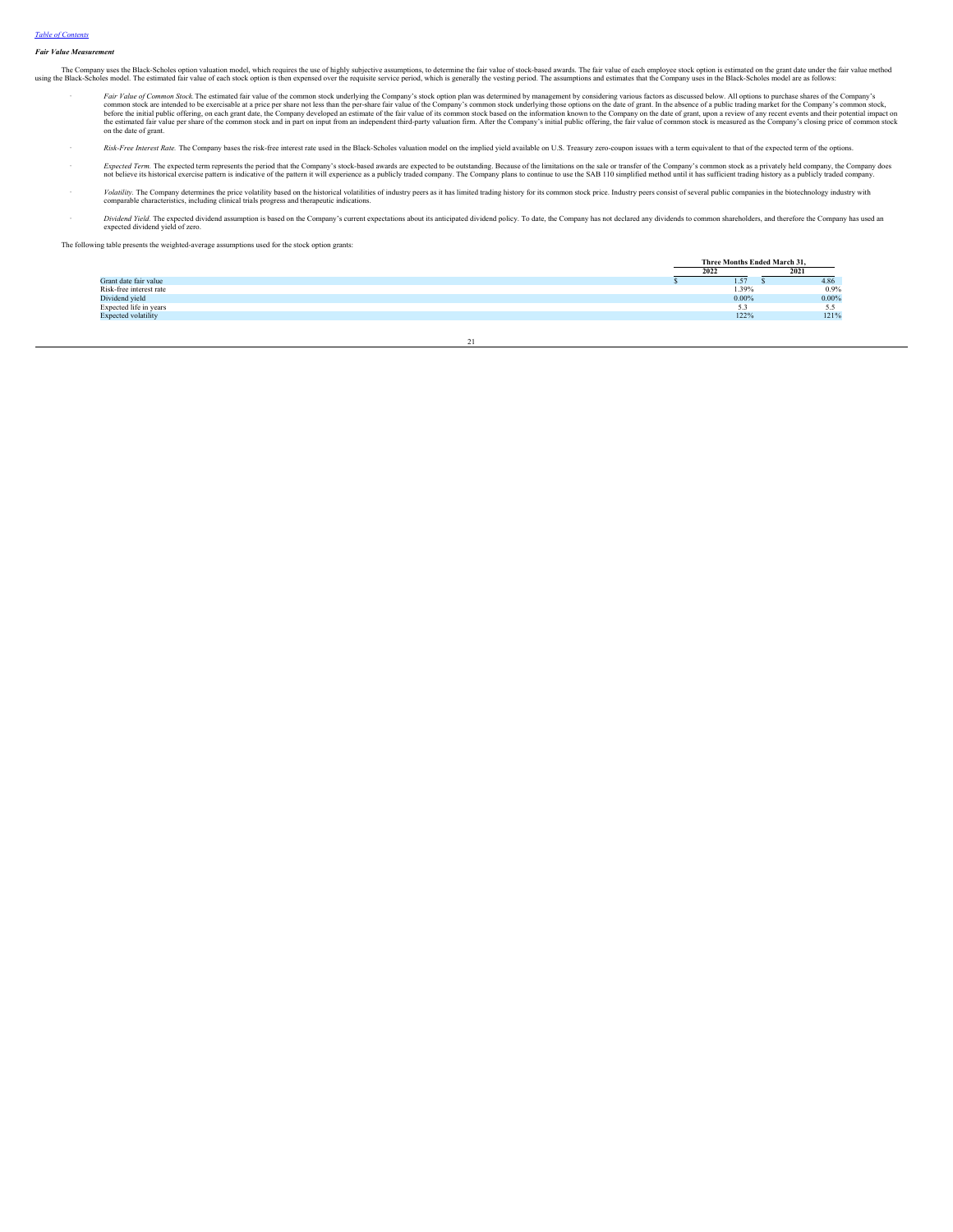## *Stock-based Compensation Expense*

In general, stock-based compensation is allocated to research and development expense or general and administrative expense according to the classification of cash compensation paid to the employee, director, or consultant

On March 24, 2021, in connection with the conversion from an LLC to a C-Corporation, the Company converted 277,448 of Class B Common Units profits interests, for which no consideration had been received, into 277,448 optio price of \$5.74 to \$6.314 per share. The fair value of common stock prior to IPO was determined in part based upon input from an independent third-party valuation firm. The Company considered the conversion of these Class B

In December 2021, the Company's board of directors authorized a stock option grant in lieu of a cash bonus for the Company's Chairman and Chief Executive Officer. The stock-based compensation expense of 8.4 million related

The following table summarizes the total stock-based compensation expense included in the Company's statements of operations:

|                            | Three Months Ended March 31. |           |
|----------------------------|------------------------------|-----------|
|                            | 2022                         | 2021      |
| Research and development   | 55,201                       | 250,227   |
| General and administrative | 157.679                      | 909,822   |
|                            | 212,880                      | 1,160,049 |

As of March 31, 2022, total unrecognized compensation cost related to stock options was approximately \$1.5 million and the weighted average period over which this cost is expected to be recognized is2.7 years.

#### **8. 401(k) Plan**

The Company sponsors a 401(k) savings plan for all eligible employees. The Company may make discretionary matching contributions to the plan to be allocated to employee accounts based upon employee deferrals and compensati

## **9. License Agreements**

On March 31, 2017, the Company entered into a license agreement, as amended ("The License Agreement") with Villani, Inc. whereby Villani has granted the Company an exclusive, sub-licenssable, royalty-bearing license ("The

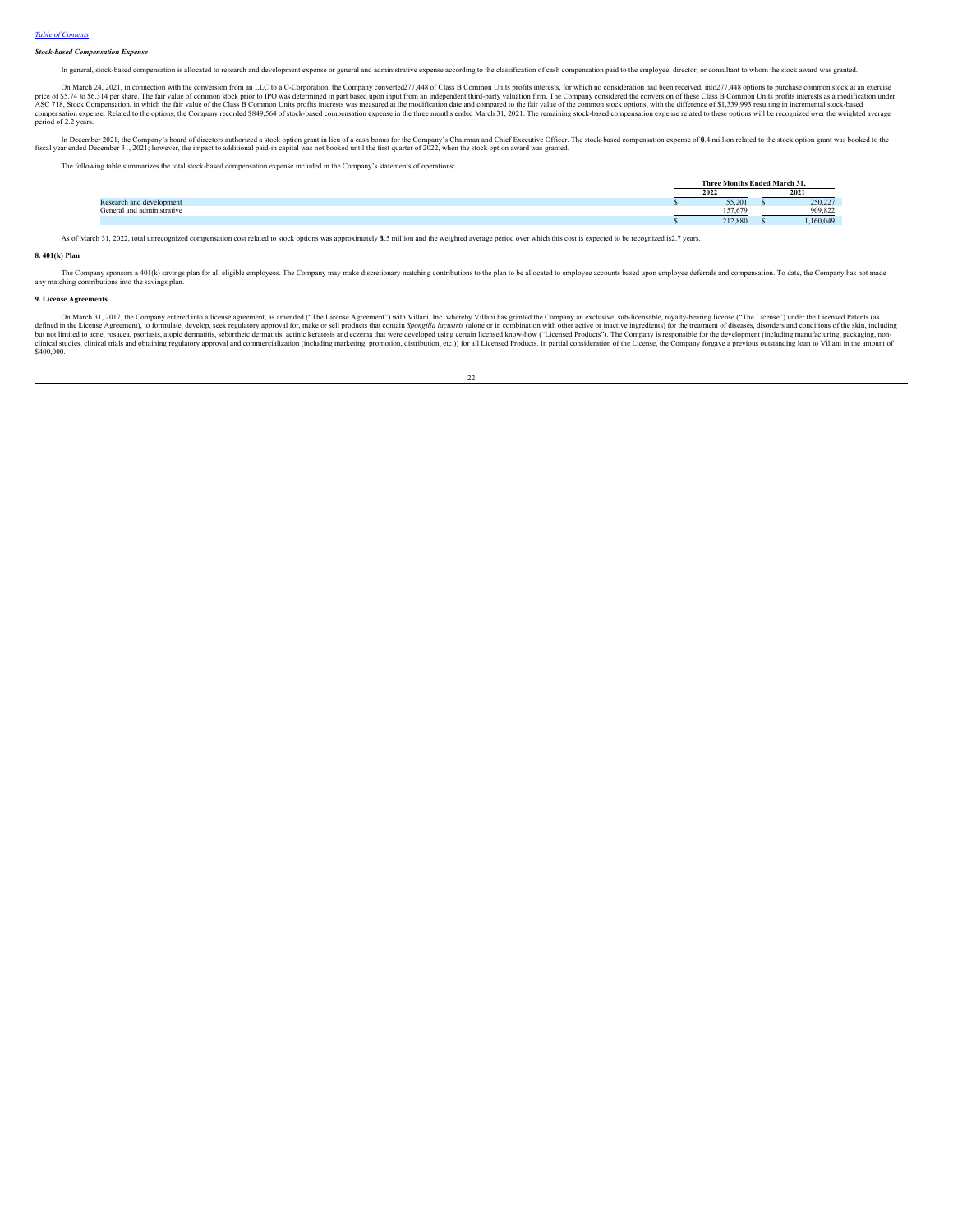The original License Agreement was amended in 2019 and, in consideration of the receipt of certain know-how and patents, the Company issued to Villanti, 221,156 Series 1c Preferred Units equal to 5% of the Company's fully

On July 30, 2021, the Company further amended the license agreement with Villani in the Second Amendment to the License and Settlement Agreement ("Second Amendment"). In consideration of the Second Amendment, willani excha

## **10. Commitments and Contingent**

## *Clinical Trials*

During 2021, the Company initiated a clinical trial which had not completed patient enrollment by March 31, 2022. Accordingly, the Company anticipates additional research and development expense of \$.1 million to be incurr

## *Coronavirus Pandemic*

On March 11, 2020, the World Health Organization declared the outbreak of a coronavinus (COVID-19) pandemic. Significant uncertainties may arise with respect to potential shutdowns of operations or government orders to cea

#### **Supplier** *Agreement*

As a result of Russia's invasion of Ukraine, the United States, the United States, the United States, the United Kingdom and the European Union governments, among others, have developed coordinated sanctions and export-con condition.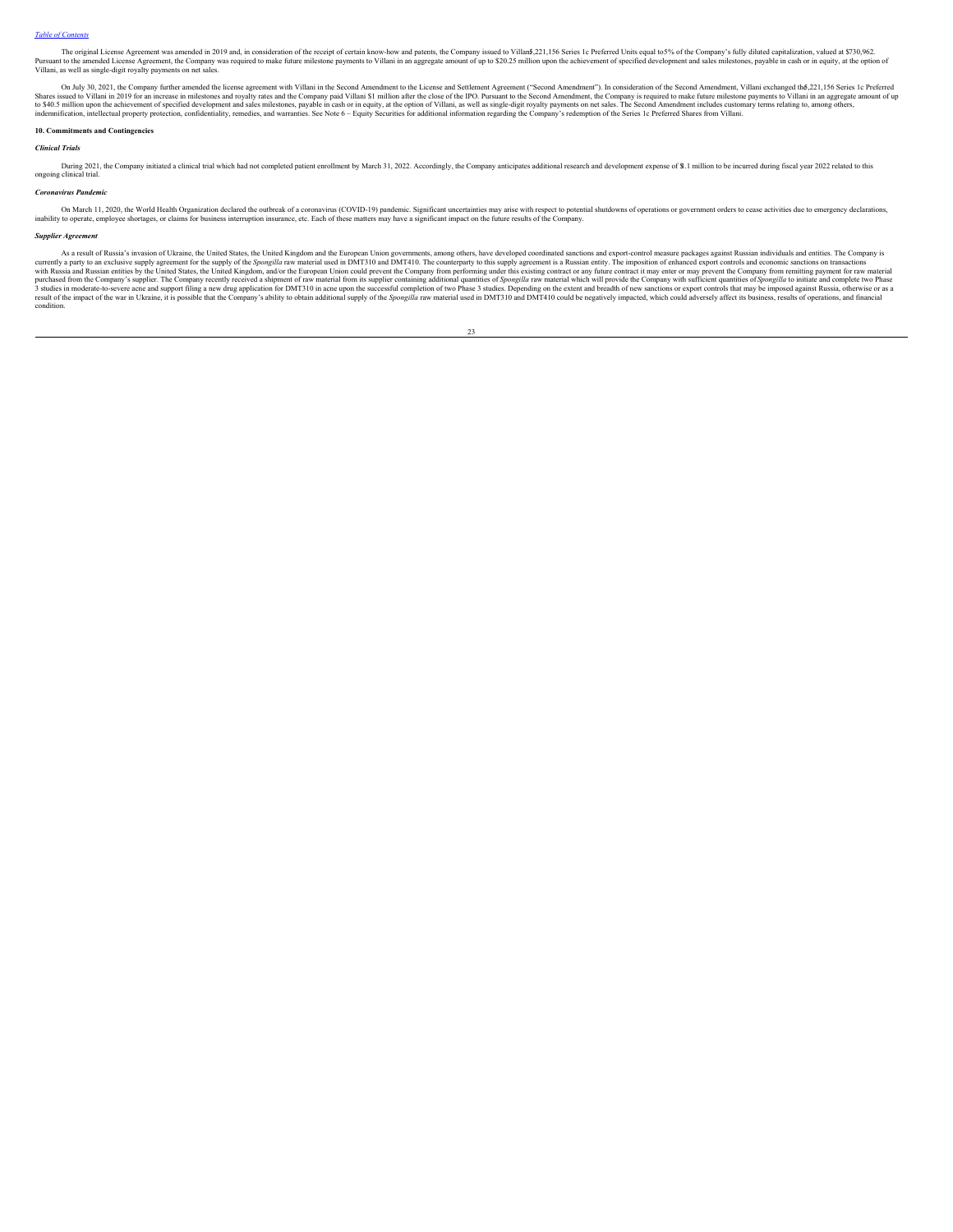#### *Legal Proceedings*

In the normal course of business, the Company may be involved in legal proceedings or threatened legal proceedings. The Company is not a party to any legal proceedings or aware of any threatened legal proceedings which are financial condition, results of operations or liquidity.

## **11. Related Parties**

Prior to the Company converting from an LLC to a C-corporation in March 2021, the Company had two Managing Members. One of the Managing Members remained the Company's majority stockholder upon the close of the Company's IP

During 2020, the Managing Members and other related parties loaned the Company 31,145,000 as subordinated conversible promissory notes. Additionally, during the first quarter of 2021, the Managing Members and other related

During the third quarter of 2021, the Company amended the conversion terms of its Series Id preferred shares comped in Note 6 – Equity Securities. As a result of the Series Id proximately S.2 million for the year ended Dec

## **12. Subsequent Event**

On Appl 25, 2022, the Company closed a private placement of898,358 shares of its common stock, pre-funded warrants to purchase 2,875,000 shares of common stock at an<br>exercise price of \$1.325 per share (the "Common Warrant"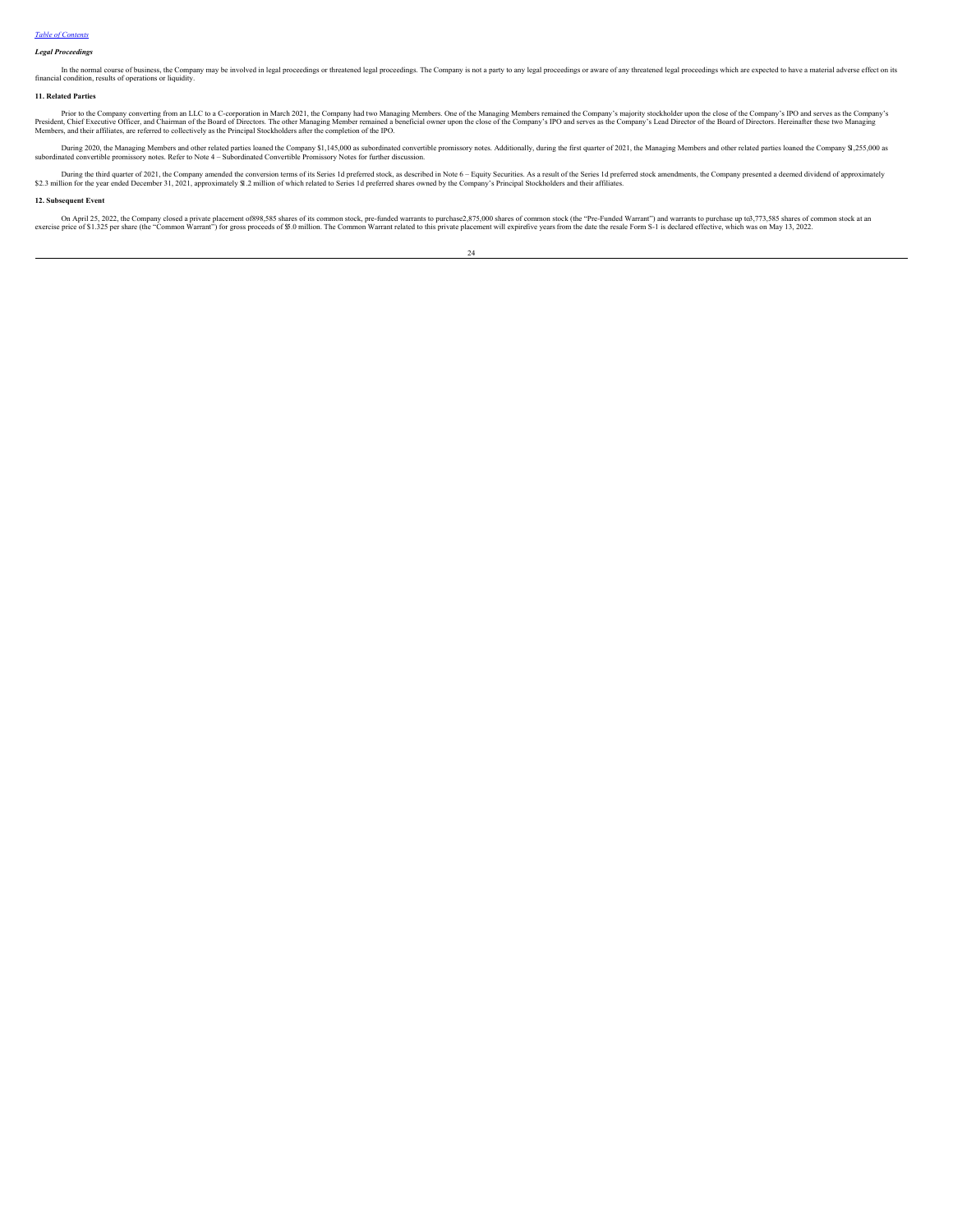#### <span id="page-24-0"></span>**ITEM 2:MANAGEMENT'S DISCUSSION AND ANALYSIS OF FINANCIAL CONDITION AND RESULTS OF OPERATIONS**

The following discussion and analysis of our financial condition and results of operations should be read together with our financial statements and the related notes and the other financial information included elsewhere

#### **CAUTIONARY NOTE REGARDING FORWARD-LOOKING STATEMENTS**

This Quarterly Report contains forward-looking statements made pursuant to the safe harbor provisions of the Private Securities Litigation Reform Act of 1995 under Secion 27A of the Securities Act of 1933, as amended, and

There are a number of important factors that could cause the actual results to differ materially from those expressed in any forward-looking statement made by us. These factors include, but are not limited to:

- our lack of operating history;
- · the expectation that we will incur significant operating losses for the foreseeable future and will need significant additional capital;
- · our current and future capital requirements to support our development and commercialization efforts for our product candidates and our ability to satisfy our capital needs;
- · our dependence on our product candidates, which are still in various stages of clinical development;
- · our ability to acquire sufficient quantities of raw material needed to manufacture our drug product;
- our, or that of our third-party manufacturers, ability to manufacture cGMP quantities of our product candidates as required for pre-clinical and clinical trials and, subsequently, our ability to manufacture commercial quan
- · our ability to complete required clinical trials for our product candidates and obtain approval from the FDA or other regulatory agencies in different jurisdictions;
- · our lack of a sales and marketing organization and our ability to commercialize our product candidates if we obtain regulatory approval;
- · our dependence on third parties to manufacture our product candidates;
- our reliance on third-party CROs to conduct our clinical trials;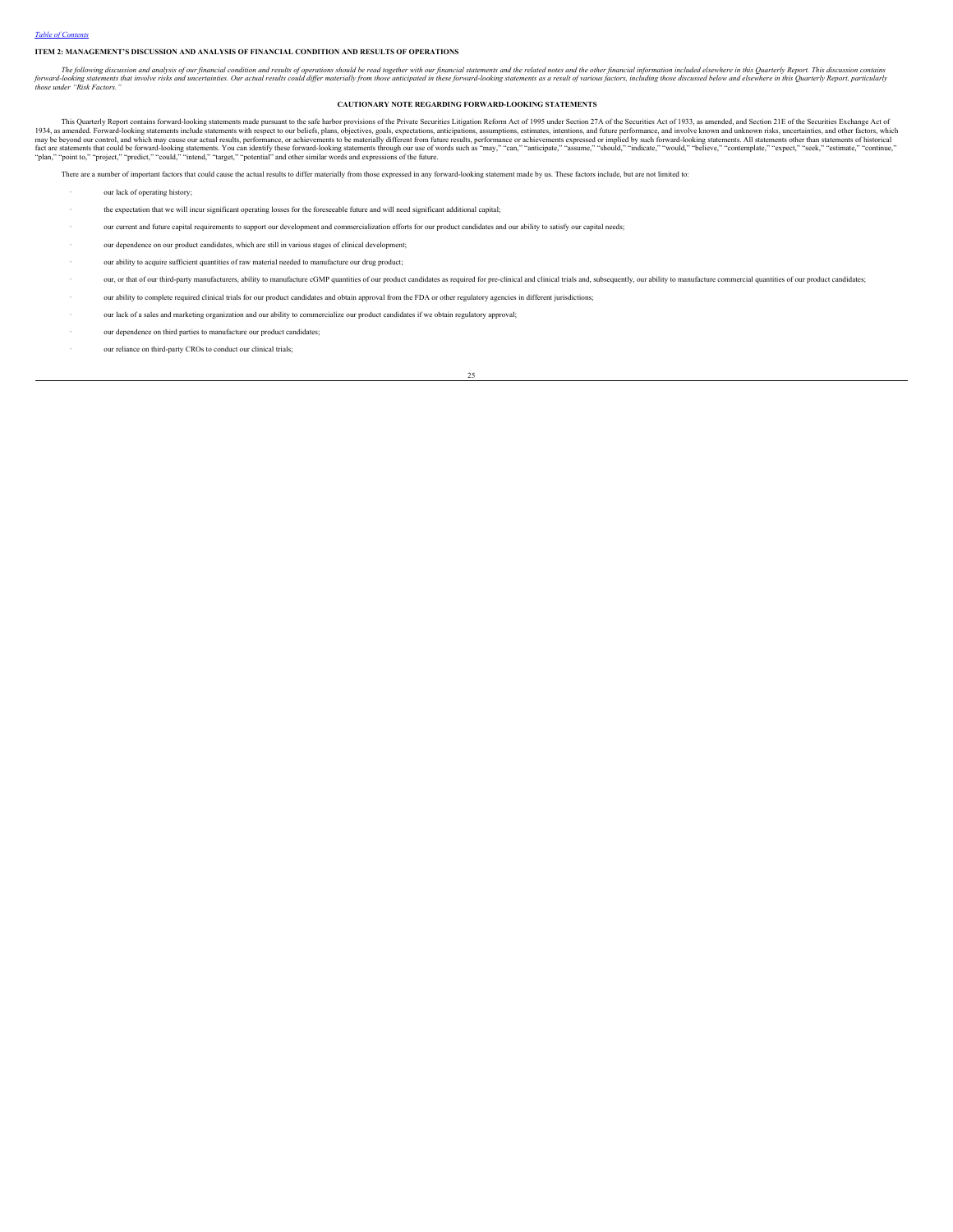- · our ability to maintain or protect the validity of our intellectual property;
- · our ability to internally develop new inventions and intellectual property;
- interpretations of current laws and the passages of future laws;
- · acceptance of our business model by investors;
- · the accuracy of our estimates regarding expenses and capital requirements;
- our ability to adequately support organizational and business growth; and
- the continued spread of COVID-19 and the resulting global pandemic and its impact on our preclinical studies and clinical studies.

The foregoing does not represent an exhaustive list of matters that may be covered by the forward-looking statements contained herein or risk factors that we are faced with that may cause our actual results to differ from

All forward-looking statements are expressly qualified in their entirety by this cautionary notice. You are cautioned not to place undue reliance on any forward-looking statements, which speak only as of the date of this r

#### **Overview**

We are a clinical stage medical dermatology company focused on identifying, developing, and commercializing innovative pharmaceutical product candidates for the treatment of medical and aesthetic skin conditions and diseas

Dermatological diseases such as ene vulgaris or acne vulgaris or acne vulgaris or personais vulgaris or personal phenomentual metals of personal phenomental metals and various and various and the metals of people worldwide lack of patient compliance. While a majority of these indications are first treated with topical products, many patients frequently switch treatments or discontinue treatment altogether due to patient dissatisfaction with

Our two product candidates, DMT310 and DMT410, incorporate our proprietary, multifaceted, *Spongilla* technology to topically treat a variety of dermatological conditions. Our Spongilla technology is a multifactorial, natu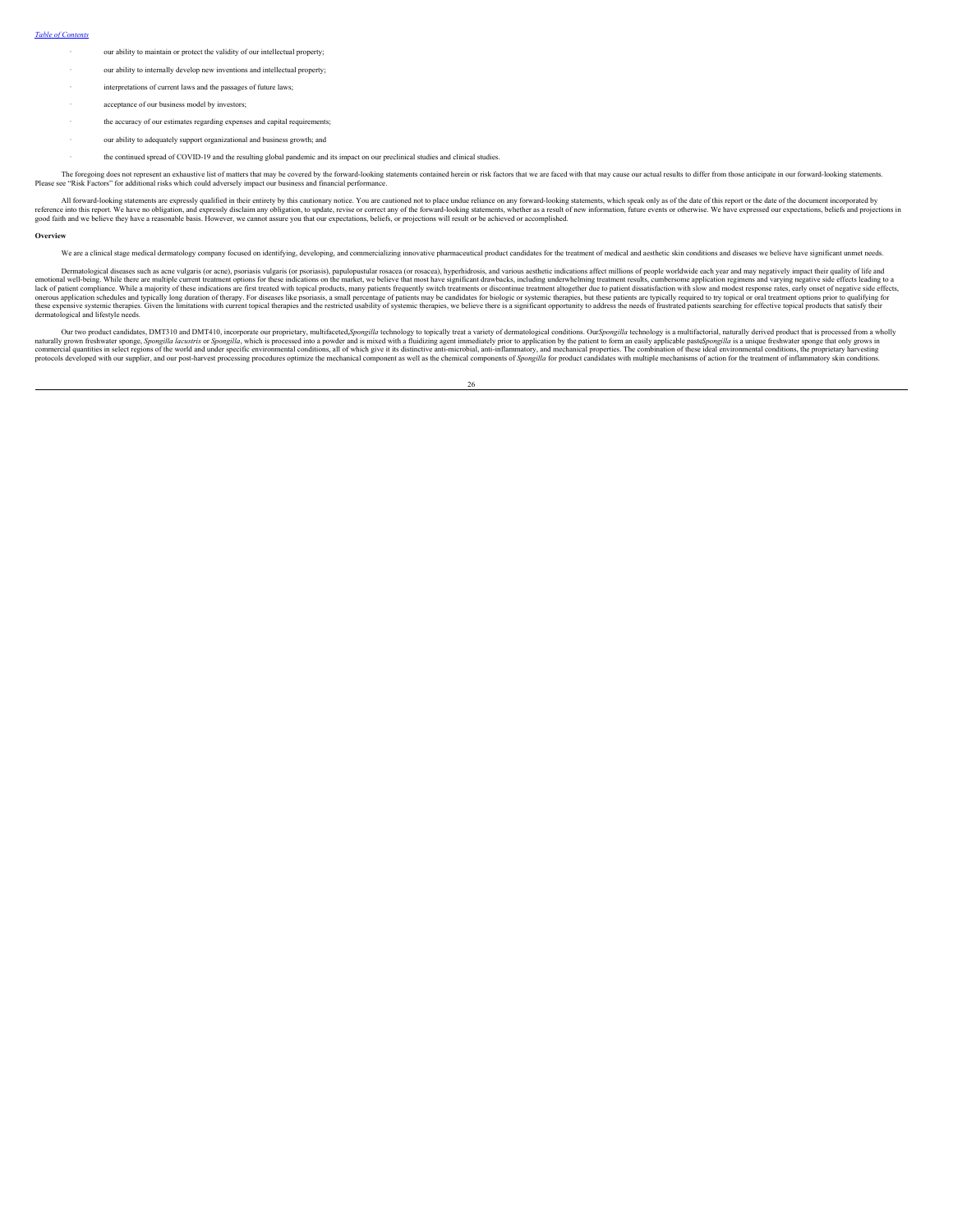Our lead product candidate DMT310, utilizes our *Sponsithe* technology for a once weekly treatment of a variety of skin diseases. Our initial faces the Total product main antiony of the trans in the computed a Phase 19 mov

Our second product candidate utilizing our Spongilla technology is our combination treatment, DMT410 consists of one treatment of our proprietary sponge powder followed by topical application of botulinum toxin for deliver

We believe our Spongilla technology platform will enable us to develop and formulate singular and combination products that are able to target topical delivery of chemical compounds into the dermis for maximum treatment ef

We have a limited operating history. Since our inception, our operations have focused on developing DMT310 and DMT410, organizing and staffing our company, raising capital, establishing our supply chain and manufacturing p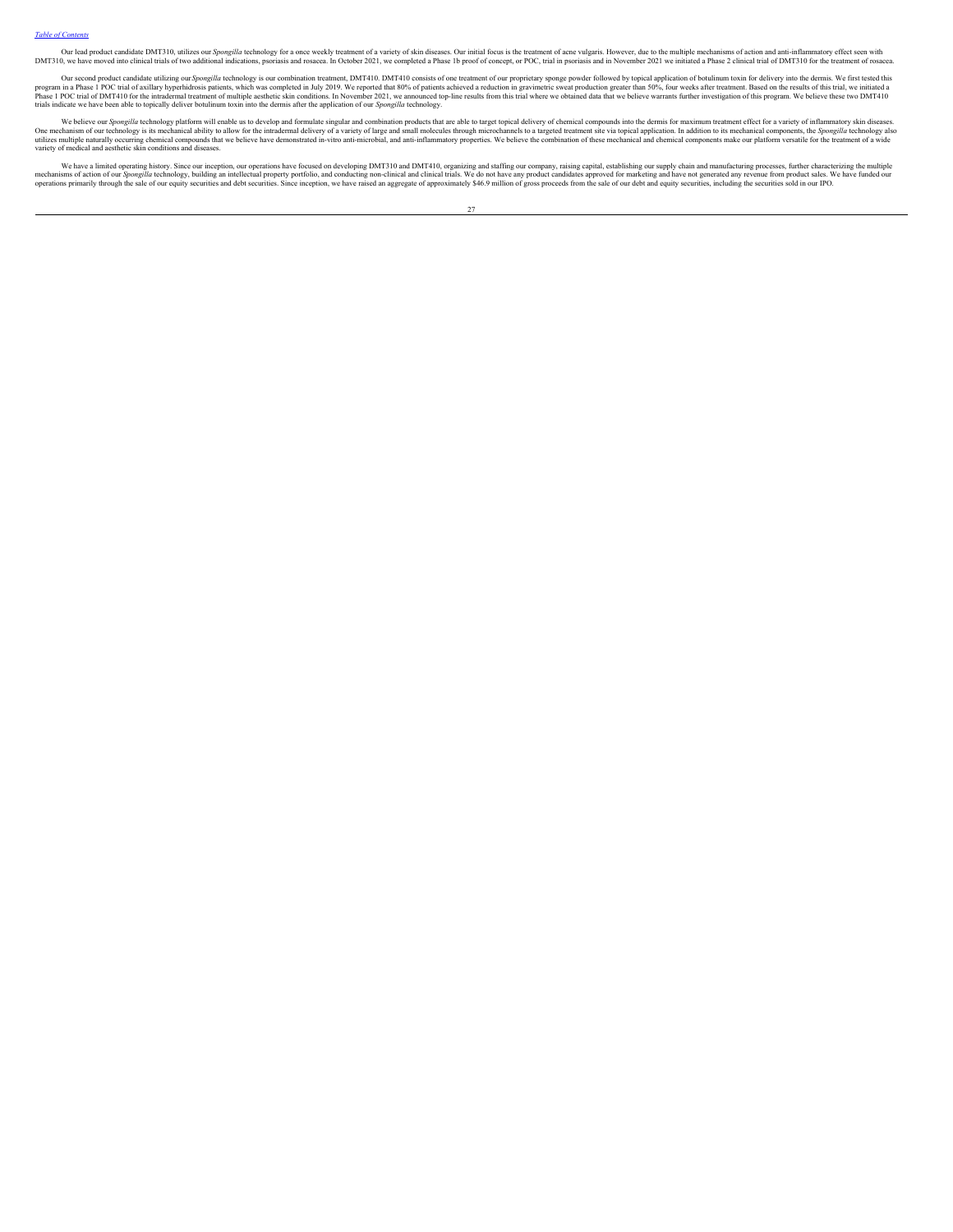We have not generated any evenue to date and have incurred significant operating losses. Our net losses were \$2.8 million and \$2.3 million and \$2.002 and 2021, respectively, and as of March 31, 2022, we had an accumulated

- complete development of DMT310 for the treatment of acne, including non-clinical studies and Phase 3 clinical trials;
- · prepare and file for regulatory approval of DMT310 for the treatment of moderate to severe acne;
- · continue development of DMT310 for the treatment of rosacea, including a Phase 2 clinical trial and Phase 3 clinical trials;
- · continue development of DMT310 for the treatment of psoriasis, including a Phase 2 clinical trial and Phase 3 clinical trials;
- identify a botulinum toxin partner for DMT410 for the treatment of aesthetic and medical skin conditions;
- · prepare for commercialization of DMT310, if approved, including the hiring of sales and marketing personnel;
- · begin to manufacture our product candidates for Phase 2 and Phase 3 trials and commercial sale;
- · hire additional research and development and selling, general and administrative personnel;
- · maintain, expand, and protect our intellectual property portfolio; and
- 
- incur additional costs associated with operating as a public company

We will need additional financing to support our operations. We may seek to fund our operations through public or private equity or debt financial condition and our selection por order sources. Adequet additionate our sour

## **COVID-19 Update**

The COVID-19 pandemic continues to have a major impact in the US and around the world. The availability of vaccines holds promise for the future, though new variants of the virus and potential waning immunity from vaccines pandemic in the future, which could adversely impact our operations. To date, we have managed delays and disruptions without significant impact in planned and ongoing preclinical trials, manufacturing or shipping. Potentia

We have taken temporary precautionary measures intended to help minimize the risk of the virus to our employees, including having all of our employees to work remotely, suspending all non-essential travel worldwide for our

## **Critical Accounting Policies and Use of Estimates**

We have based our management's discussion and analysis of financial condition and results of operations on our financial statements, which have been prepared in accordance with accounting principles generally accepted in t

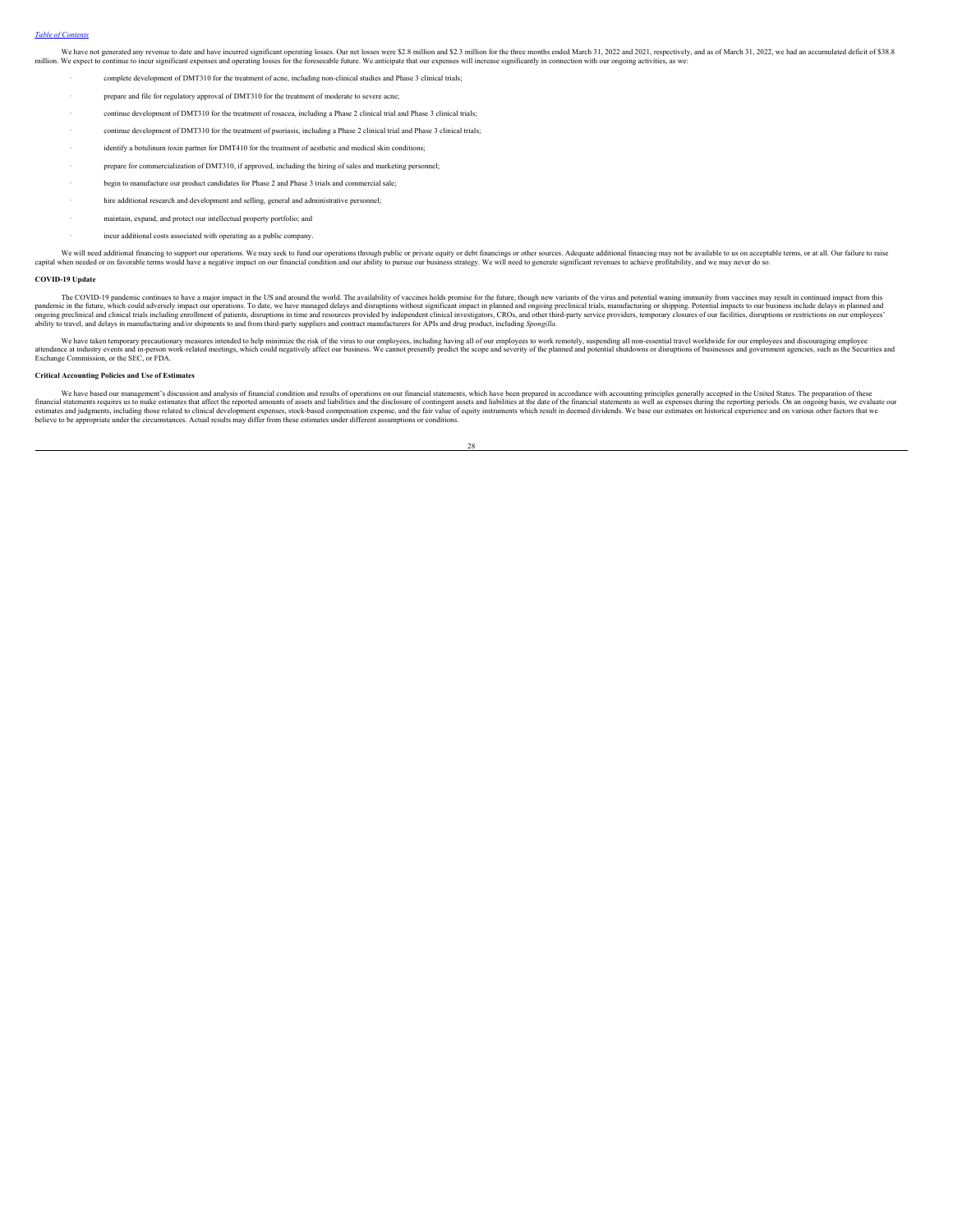While our significant accounting policies are more fully discussed in Note 2 - Summary of Significant Accounting Policies to our unaudited financial statements contained within this Form 10-Q, we believe that the following

#### *Research and Development Expenses*

We rely on third parties to conduct our clinical studies and to provide services, including data management, statistical analysis, and electronic compilation. Once our clinical trials begin, at the end of each reporting pe

## *Fair Value of Common Stock and Stock-Based Compensation*

Stock-based compensation cost is measured at the grant date based on the fair value of the award and is recognized as expense over the requisite service period, which is generally the vesting period. The company's policy p

Determining the appropriate fair value of share-based awards requires the use of subjective assumptions, including the fair value of our common shares for awards prior to our IPO, and for options, the expected life of the

## **Results of Operations**

#### *Fluctuations in Operating Results*

Our results of operations have fluctuated significantly from period to period in the past and are likely to continue to do so in the future. We anticipate that our quarterly and annual results of operations will be impacte

## *Three Months Ended March 31, 2022 and 2021*

The following table summarizes our results of operations for the periods presented:

|                            |             | Three Months Ended March 31. |             |  |                   |
|----------------------------|-------------|------------------------------|-------------|--|-------------------|
|                            | 2022        |                              | 2021        |  | <b>Difference</b> |
| Operating expenses:        |             |                              |             |  |                   |
| Research and development   | 1,595,839   |                              | 680,588     |  | 915,251           |
| General and administrative | 1,190,313   |                              | 1,581,185   |  | (390, 872)        |
| Total operating expenses   | 2,786,152   |                              | 2,261,773   |  | 524,379           |
| Losses from operations     | (2,786,152) |                              | (2,261,773) |  | (524, 379)        |
| Other income and expenses: |             |                              |             |  |                   |
| Interest expense, net      |             |                              | 43,135      |  | (43, 135)         |
|                            |             |                              |             |  |                   |
| Net loss                   | (2,786,152) |                              | (2,304,908) |  | (481, 244)        |
|                            |             |                              |             |  |                   |
|                            |             |                              |             |  |                   |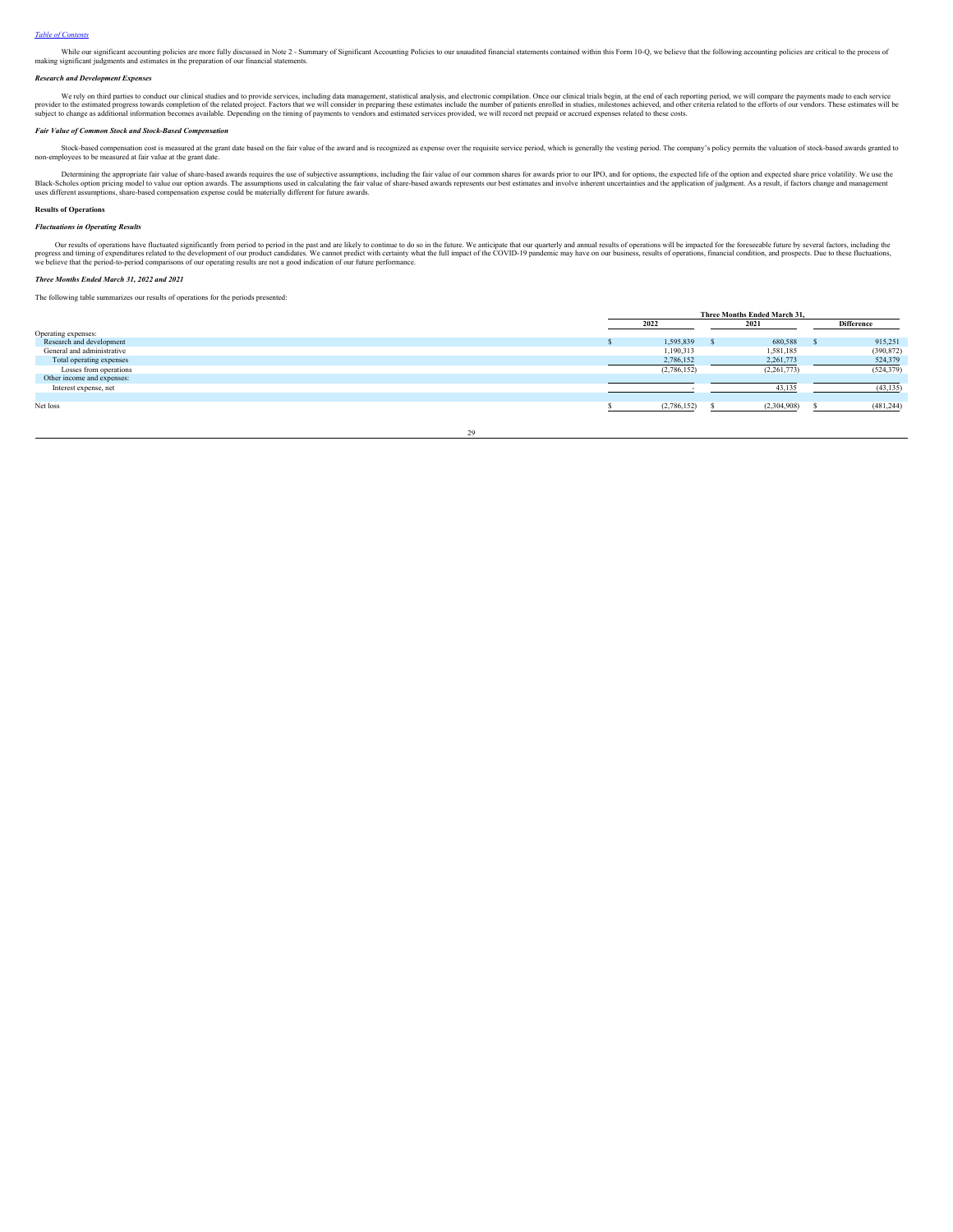## *Research and Development Expenses*

Research and development expenses increased by \$0.9 million form \$0.7 million for the three months ended March 31, 2021 to \$1.021 Dist of million for the enging DMT310 rosacea study as well as increased employee and consul

#### *General and Administrative Expenses*

General and administrative expenses decreased by \$0.4 million, in the secure of the three months ended March 31, 2021 to \$1.2 million from \$1.6 million and decrease was the result of decreased stock-based compensation expe

## *Other Income and Expenses*

Other income and expenses decreased by \$43,135 from the three months ended March 31, 2021 to the current period since we have no more outstanding debt or related discount amortization or interest expense.

#### *Cash Flows*

The following table summarizes our cash flows from operating and financing activities:

|                                       | <b>Three Months Ended</b><br>March 31, |  |            |
|---------------------------------------|----------------------------------------|--|------------|
|                                       | 2022                                   |  | 2021       |
| Statements of cash flows data:        |                                        |  |            |
| Total net cash provided by (used in): |                                        |  |            |
| Operating activities                  | (2,607,848)                            |  | (776, 220) |
| Financing activities                  |                                        |  | 1,576,235  |
| Increase (decrease) in cash           | (2,607,848)                            |  | 800,015    |
|                                       |                                        |  |            |

## *Operating activities*

Cash used in operations of \$2.6 million for the three months ended March 31, 2022 was the result of the net loss of \$2.8 million, offset by non-cash stock-based compensation of \$0.2 million.

Cash used in operations of \$0.8 million for the three months ended March 31, 2021 was the result of the net loss of \$2.3 million, offset by non-cash stock-based compensation of \$1.2 million, as well as an increase in accou

#### *Financing activities*

The Company did not experience any financing activities during the three months ended Marich 31, 20012. Gash provided by financing activities of Stellion for the three months ended March 31, 2021 was the \$1.6 million from

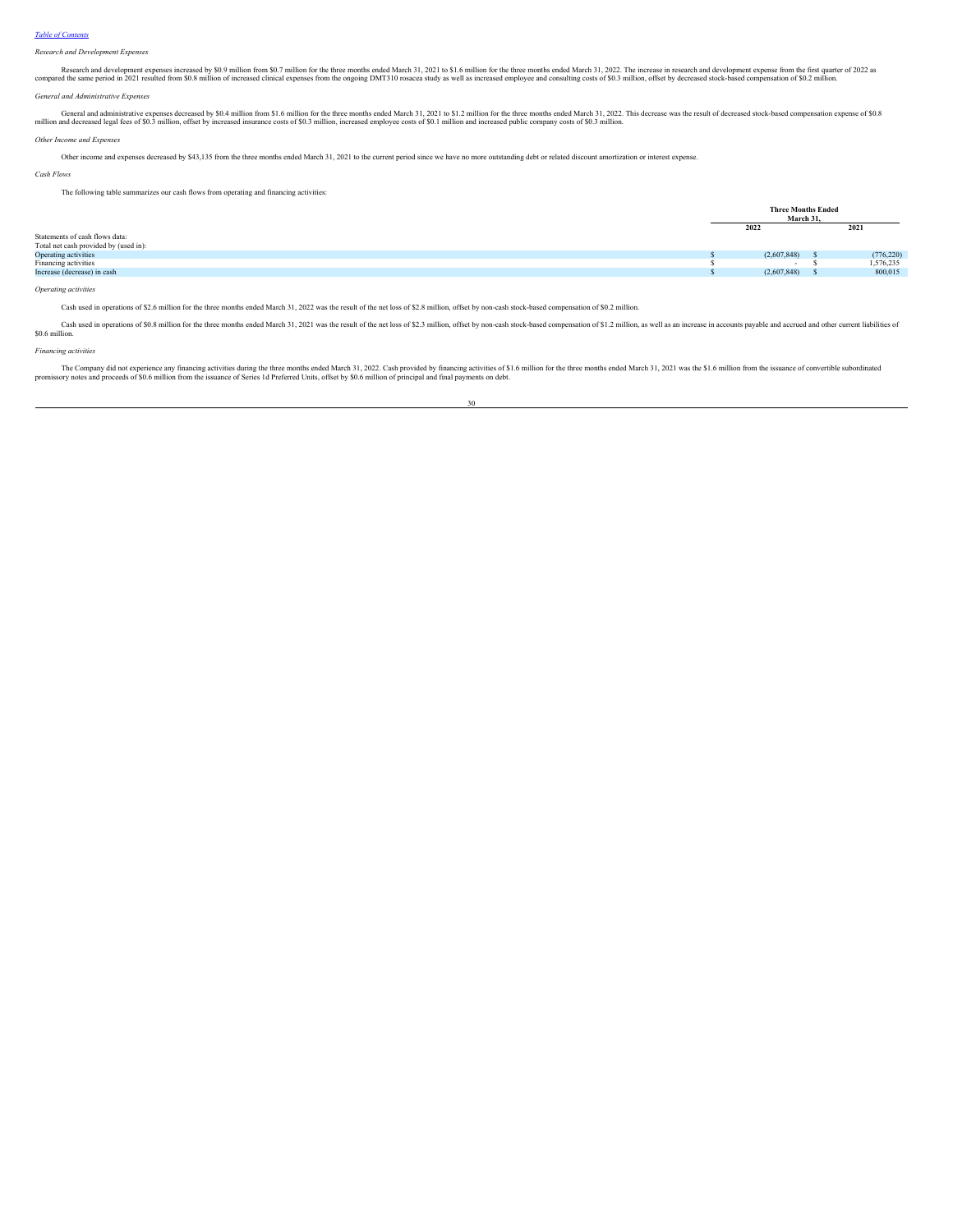#### *Liquidity and Capital Resources*

Since our inception, we have not generated any revenue or commercialized any products. As of March 31, 2022, our cash totaled S8.2 million and we had an accumulated deficit of \$38.8 million. For the three months ended Marc

Historically, our principal sources of cash have included proceeds from the issuance of common and preferred equity and proceds from the issuance of debt. Our principal uses of cash have included cash have included cash in and development expenses continue to grow, we will need to raise additional capital to sustain operations and research and development activities.<br>And applicative expenses continue to grow, we will need to raise additional

#### **Funding** Requirent

We plan to focus in the near term on the development, regulatory approval, and potential commercialization of DMT310 for the treatment of acne, psoriasis, and rosacea. We anticipate we will incur net losses for the next se DMT310 for the treatment of acne, psoriasis and rosacea and continue research and development of DMT410 for the treatment of aesthetic and medical skin conditions. In addition, we plan to seek opportunities to identify, ac

Our primary uses of capital are, and we expect will continue to be, compensation and related expenses, clinical costs, external research and development services, legal and other regulatory expenses, and administrative and

As a publicly traded company, we will incur significant legal, accounting, and other expenses that we were not required to incur as a private company. In addition, the Sarbanes-Oxley Act of 2002, as well as rules adopted b and Nasdag, requires public companies to implement specified corporate governance practices that were not applicable to us as a private company. We expect these rules and regulations will increase our legal and financial c

We believe that our existing cash, along with the proceeds from a private placement of our securities which closed in April 2022 (the "Private Placement") (See Note 12 – Subsequent Event), will be sufficient to find our op

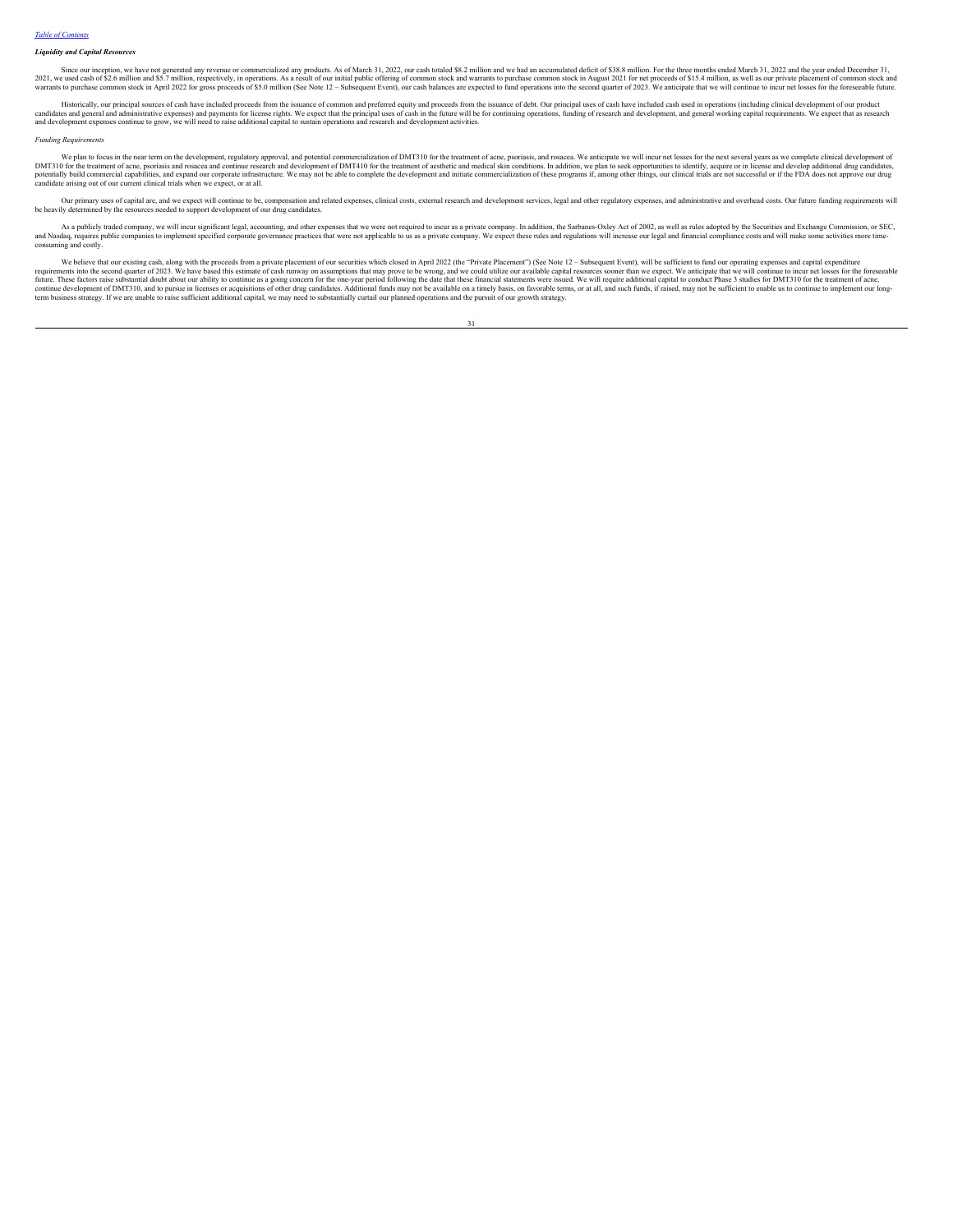We may raise additional capital through the sale of equity or convertible debt securities. In such an event, the terms of these securities may include liquidation or other preferences that adversely affect the rights of a

Because of the numerous risks and uncertainties associated with research, development, and commercialization of pharmaceutical drugs, we are unable to estimate the exact amount of our working capital requirements. Our futu factors, including:

- the number and characteristics of the drug candidates we pursue;
- · the scope, progress, results, and costs of researching and developing our drug candidates, and conducting preclinical studies and clinical trials;
- · the timing of, and the costs involved in, obtaining regulatory approvals for our drug candidates;
- the cost of manufacturing our drug candidates and any drugs we successfully commercialize;
- · our ability to establish and maintain strategic collaborations, licensing or other arrangements and the financial terms of such agreements;
- · the costs involved in preparing, filing, prosecuting, maintaining, defending, and enforcing patent claims, including litigation costs and the outcome of such litigation; and
- the timing, receipt and amount of sales of, or milestone payments related to or royalties on, our current or future drug candidates, if any.

To continue to grow our business over the longer term, we plan to commit substantial resources to research and development, clinical trials of our product candidates, and other operations and potential product acquisitions

 $Control$  *Obligations* and *Commit* 

#### We do not currently lease any office space.

We enter into contracts in the normal course of busines with contract research organizations for clinical trails, preclinical research studies and testing, manufacturing and other services and products for operating purpos

## *JOBS Act Accounting Election*

We are an emerging growth company, as defined in the Jumpstart Our Business Startups Act of 2012 "the JOBS Act", under the JOBS Act, emerging growth companies and adday adopting new or revised accounting standards issued a that are not emerging growth companies.

#### $Recent$  *Accounting Pro*

See Item 1 of Part I, "Notes to Financial Statements - Note 2 - Summary of Significant Accounting Policies" for a discussion of recent accounting pronouncements.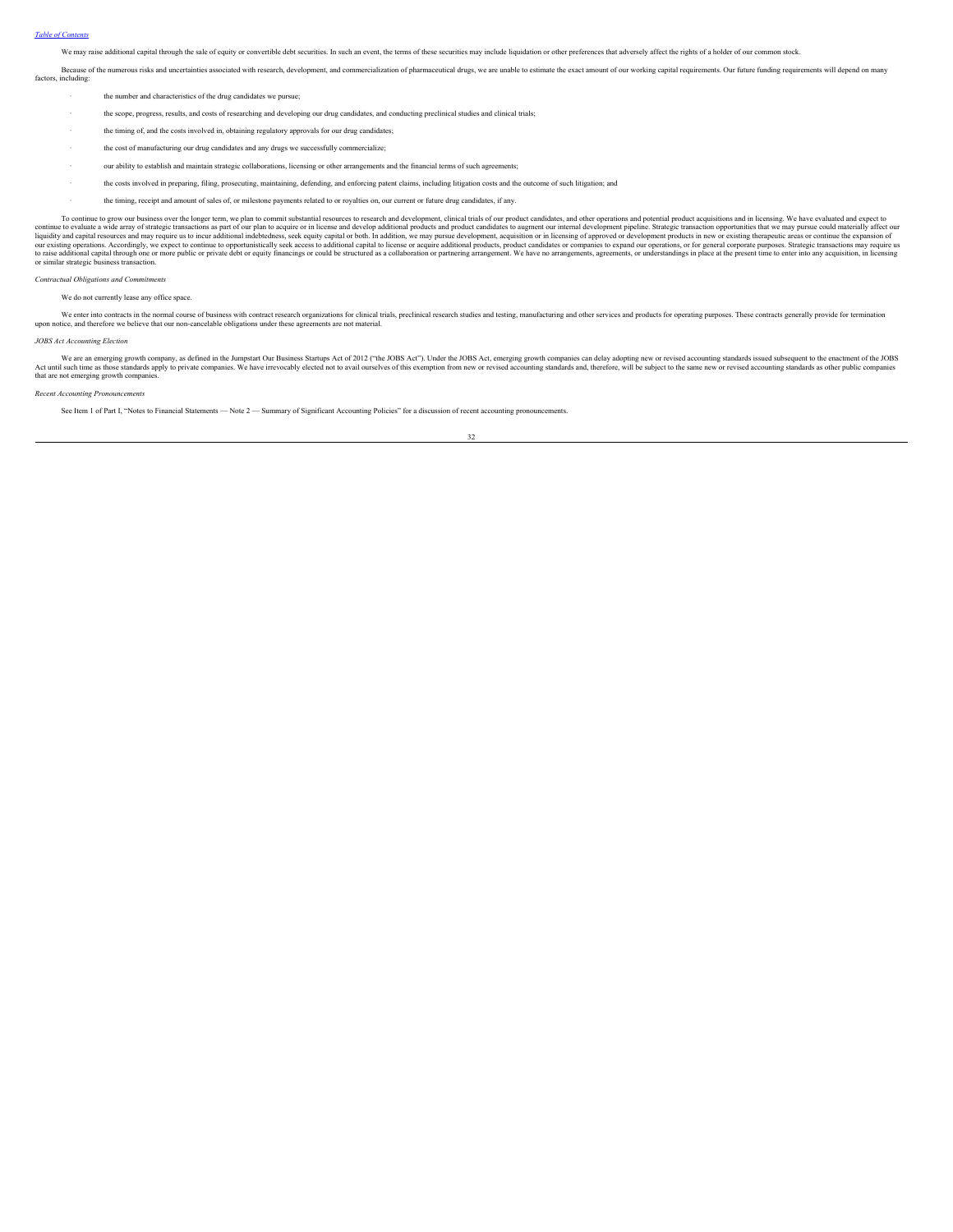<span id="page-32-0"></span>**ITEM 3:QUANTITATIVE AND QUALITATIVE DISCLOSURES ABOUT MARKET RISK**

Not applicable.

## <span id="page-32-1"></span>**ITEM 4:CONTROLS AND PROCEDURES**

*Evaluation of Disclosure Controls and Procedures*

Our management, with the participation of our Chief Executive Officer and Chief Financial Officer, evaluated the effectiveness of our disclosure controls and procedures as of March 31, 2022. The term "disclosure controls a

Based on the evaluation of our disclosure controls and procedures as of March 31, 2022, our Chief Executive Officer and Chief Financial Officer concluded that, as of such date, our disclosure controls and procedures were e

*Evaluation of Changes in Internal Control over Financial Reporting*

There was no change in our internal control over financial reporting (as defined in Rule 13a-15(f) of the Exchange Act) that occurred during the period to which this report relates that has materially affected, or is reaso overall internal control over financial reporting.

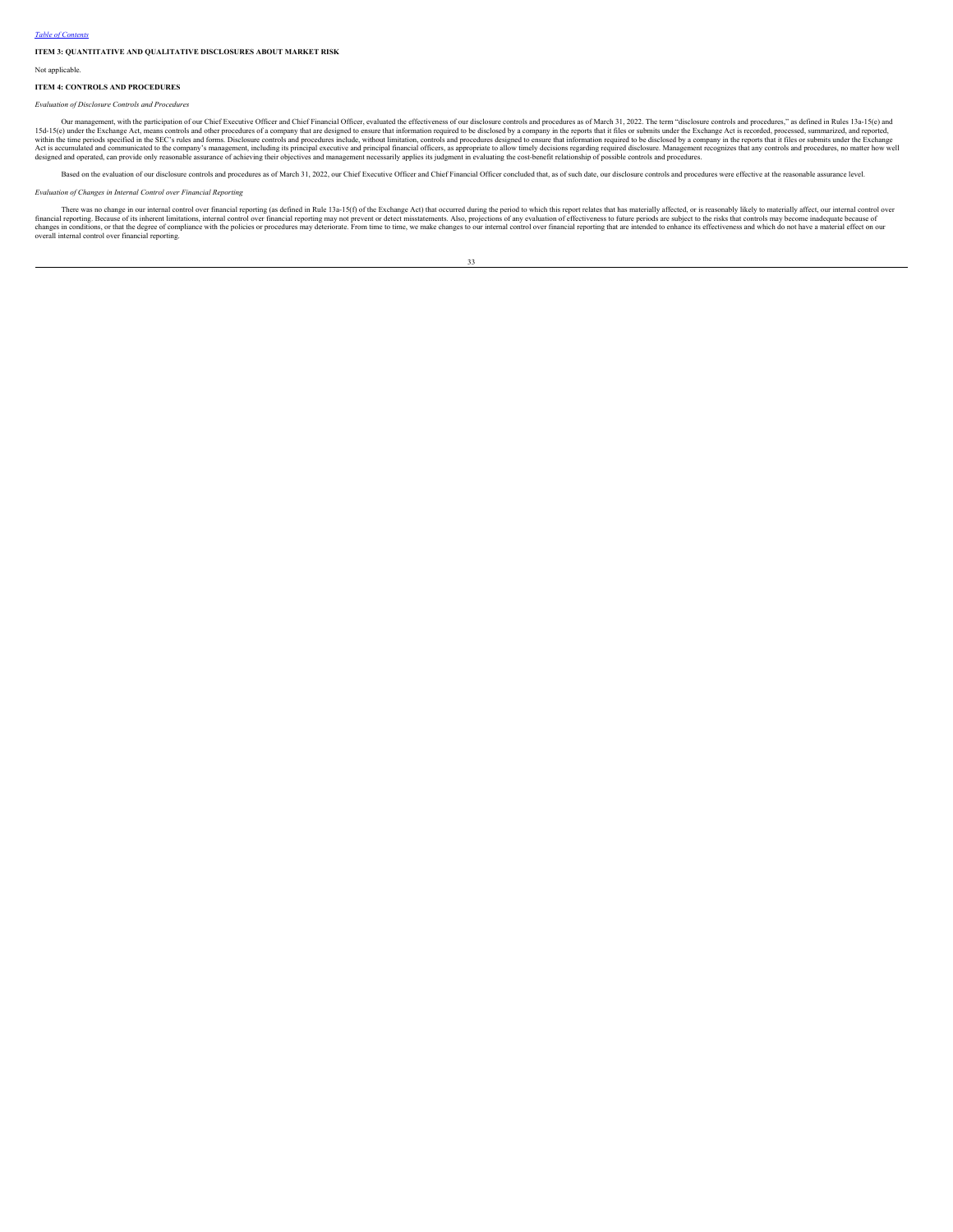## <span id="page-33-0"></span>**PART II – OTHER INFORMATION**

<span id="page-33-1"></span>**ITEM 1:LEGAL PROCEEDINGS**

## None.

#### <span id="page-33-2"></span>**ITEM 1A: RISK FACTORS**

As of the date of this Quarterly Report on Form 10-Q, there have been no material changes from the risk factors disclosed in our Annual Report on Form 10-K for the year ended December 31, 2021 filed with the Securities and

## <span id="page-33-3"></span>**ITEM 2:UNREGISTERED SALES OF EQUITY SECURITIES AND USE OF PROCEEDS**

On August 12, 2021, our registration statement to Purchase and accord particular man Form S-1 (Registration No. 333-256997) and the related registration statement (File No. 333-258772) was declared effective by the SEC for

<span id="page-33-4"></span>**ITEM 3:DEFAULTS UPON SENIOR SECURITIES**

None noted.

## <span id="page-33-5"></span>**ITEM 4:MINE SAFETY DISCLOSURES**

Not applicable.

## <span id="page-33-6"></span>**ITEM 5:OTHER INFORMATION**

None.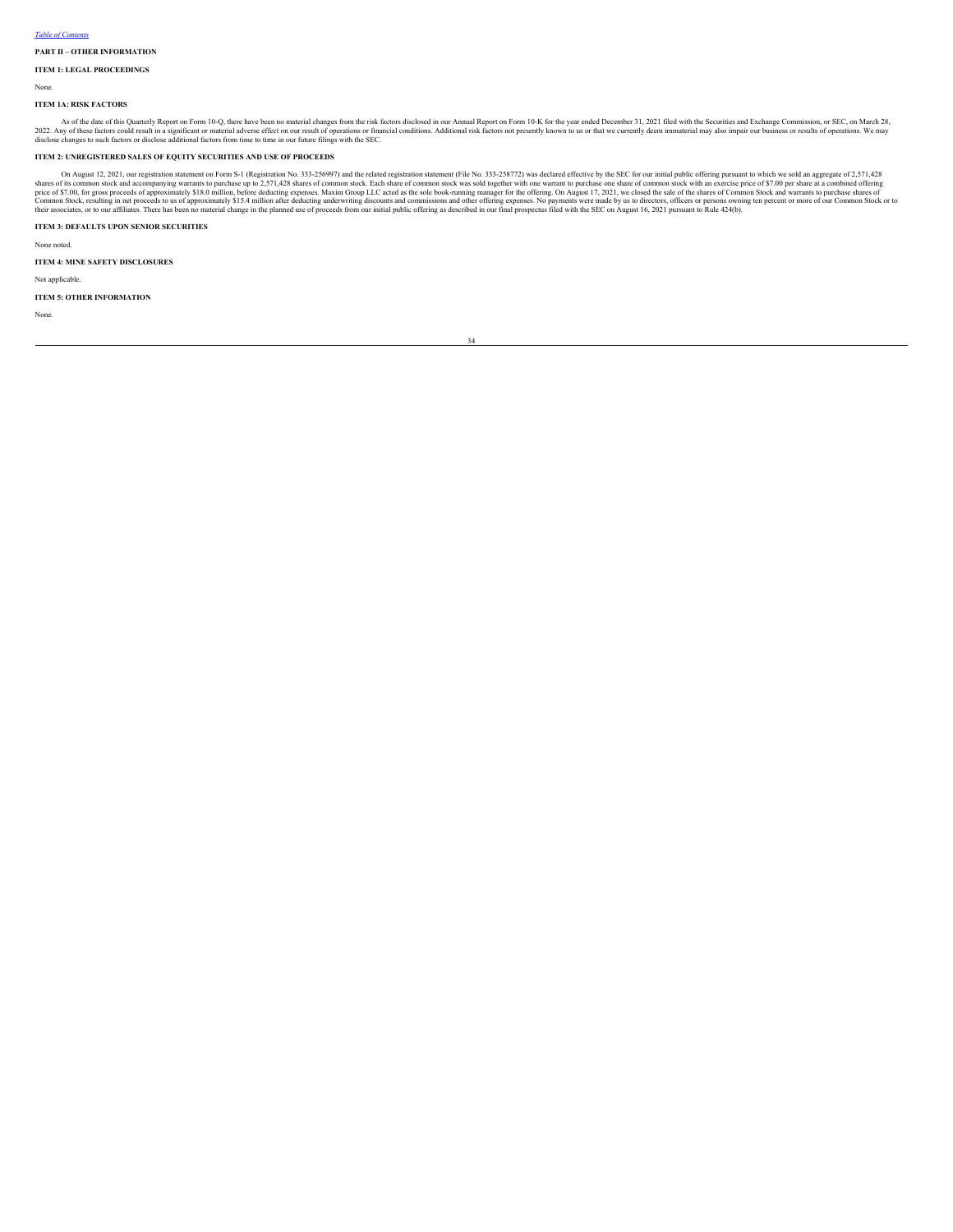## <span id="page-34-0"></span>**ITEM 6:EXHIBITS**

| Exhibit     |                                                                                                                                                                |
|-------------|----------------------------------------------------------------------------------------------------------------------------------------------------------------|
| No.         | Description                                                                                                                                                    |
| 31.1        | Certification of the Principal Executive Officer pursuant to Rule 13a-14(a) or Rule 15d-14(a).                                                                 |
|             |                                                                                                                                                                |
| 31.2        | Certification of the Chief Financial Officer pursuant to Rule 13a-14(a) or Rule 15d-14(a).                                                                     |
|             |                                                                                                                                                                |
| $32.1**$    | Certification of Principal Executive Officer and Principal Financial Officer pursuant to Rule 13a-14(b) or Rule 15d-14(b).                                     |
| $101.$ INS* | XBRL Instance Document - the instance document does not appear in the Interactive Data File because its XBRL tags are embedded within the Inline XBRL document |
| 101.SCH*    | Inline XBRL Taxonomy Extension Schema Document                                                                                                                 |
| $101.CAL*$  | Inline XBRL Taxonomy Extension Calculation Linkbase Document                                                                                                   |
| 101.DEF*    | Inline XBRL Taxonomy Extension Definition Linkbase Document                                                                                                    |
| $101.LAB*$  | Inline XBRL Taxonomy Extension Label Linkbase Document                                                                                                         |
| 101.PRE*    | Inline XBRL Taxonomy Extension Presentation Linkbase Document                                                                                                  |
| 104         | Cover Page Interactive Data File (formatted as Inline XBRL and contained in Exhibits 101)                                                                      |
|             |                                                                                                                                                                |

\* Filed herewith. \*\* Furnished, not filed.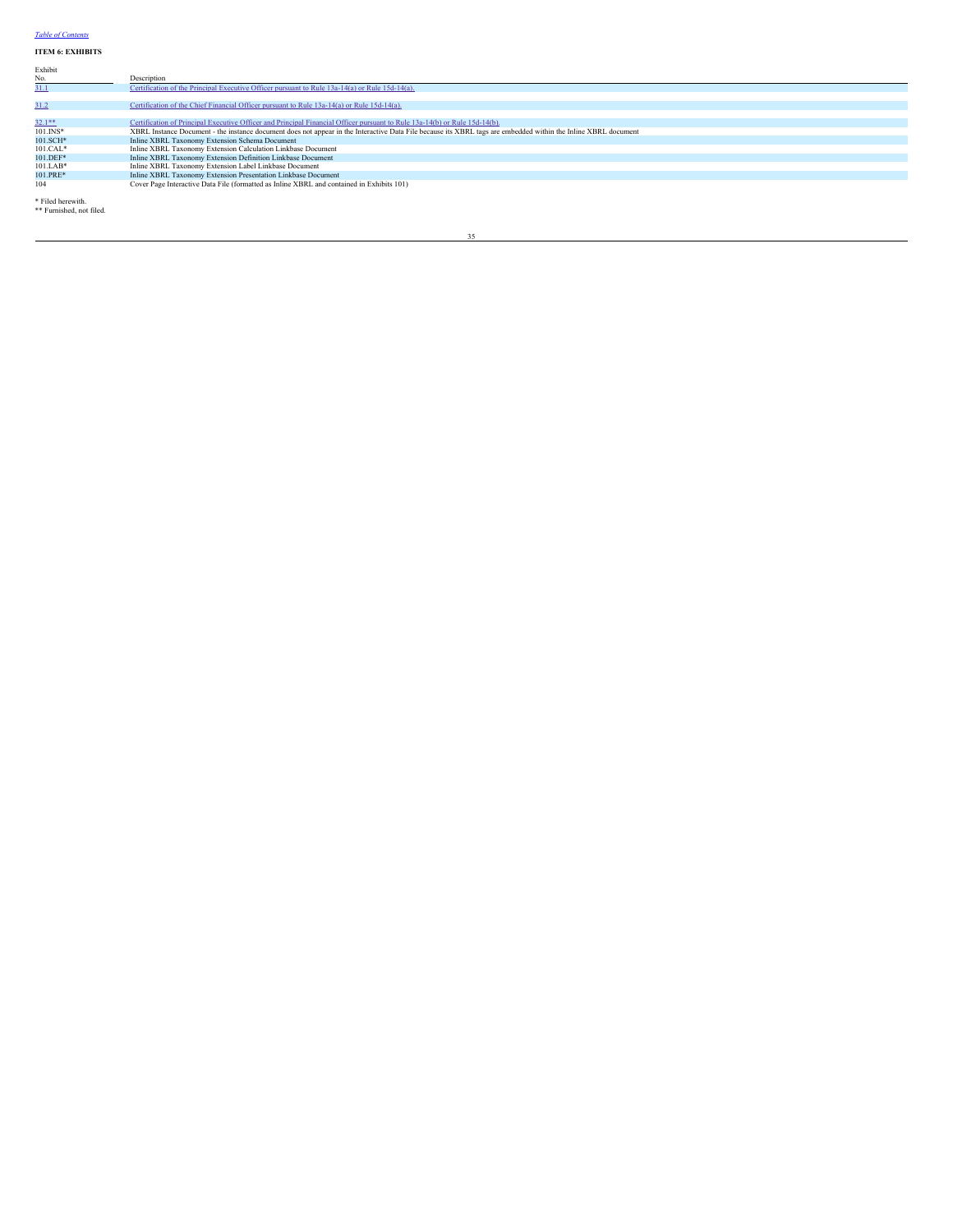## <span id="page-35-0"></span>**SIGNATURES**

Pursuant to the requirements of the Securities Exchange Act of 1934, the registrant has duly caused this report to be signed on its behalf by the undersigned, thereunto duly authorized.

|                    |     | Dermata Therapeutics, Inc.                                                                                                                                     |  |
|--------------------|-----|----------------------------------------------------------------------------------------------------------------------------------------------------------------|--|
| Date: May 16, 2022 | By: | /s/ Gerald T. Proehl<br>Gerald T. Proehl<br>President and Chief Executive Officer<br>(Principal Executive Officer)                                             |  |
|                    | By: | /s/ Kyri K. Van Hoose<br>Kyri K. Van Hoose<br>Senior Vice President, Chief Financial Officer<br>(Principal Financial Officer and Principal Accounting Officer) |  |
|                    | 36  |                                                                                                                                                                |  |
|                    |     |                                                                                                                                                                |  |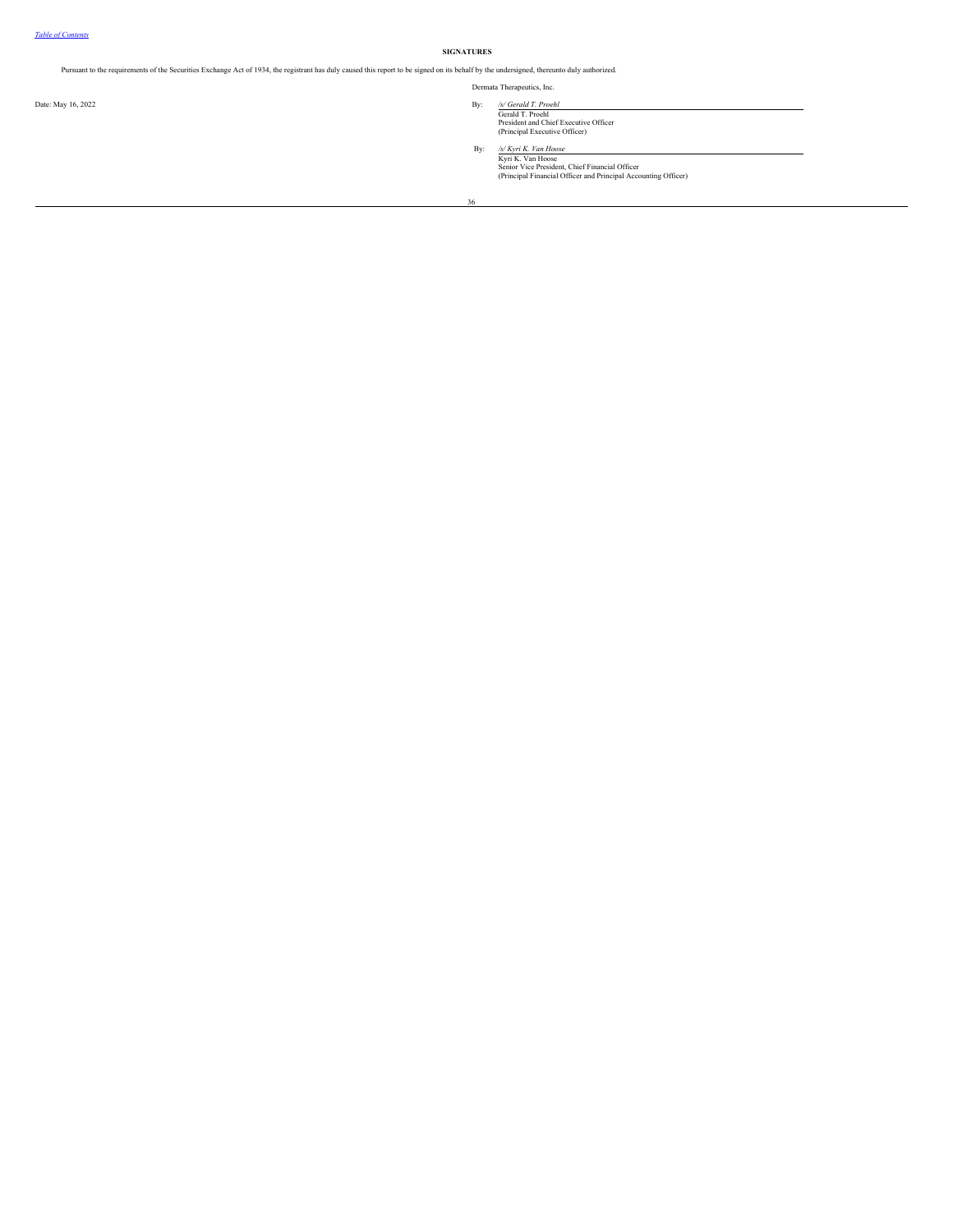## **CERTIFICATION OF PRINCIPAL EXECUTIVE OFFICER PURSUANT TO SECTION 302 OF THE SARBANES-OXLEY ACT OF 2002**

<span id="page-36-0"></span>I, Gerald T. Proehl, certify that:

- 1. I have reviewed this quarterly report on Form 10-Q for the period ended March 31, 2022 of Dermata Therapeutics, Inc. (the "Registrant");
- 2. Based on my knowledge, this report does not contain any untrue statement of a material fact or omit to state a material fact necessary to make the statements made, in light of the circumstances under which such statements were made, not misleading with respect to the period covered by this report;
- 3. Based on my knowledge, the financial statements, and other financial information included in this report, fairly present in all material respects the financial condition, results of operations and cash flows of the Registrant as of, and for, the periods presented in this report;
- 4. The Registrant's other certifying officer and I are responsible for establishing and maintaining disclosure controls and procedures (as defined in Exchange Act Rules 13a- $15(e)$  and  $15d-15(e)$  and internal control over financial reporting (as defined in Exchange Act Rules  $13a-15(f)$  and  $15d-15(f)$ ) for the Registrant and have:
	- a) designed such disclosure controls and procedures, or caused such disclosure controls and procedures to be designed under our supervision, to ensure that material information relating to the Registrant, including its consolidated subsidiaries, is made known to us by others within those entities, particularly during the period in which this report is being prepared;
	- b) designed such internal control over financial reporting, or caused such internal control over financial reporting to be designed under our supervision, to provide reasonable assurance regarding the reliability of financial reporting and the preparation of financial statements for external purposes in accordance with generally accepted accounting principles;
	- c) evaluated the effectiveness of the Registrant's disclosure controls and procedures and presented in this report our conclusions about the effectiveness of the disclosure controls and procedures, as of the end of the period covered by this report based on such evaluation; and
	- d) disclosed in this report any change in the Registrant's internal control over financial reporting that occurred during the Registrant's most recent fiscal quarter (the Registrant's fourth fiscal quarter in the case of an annual report) that has materially affected, or is reasonably likely to materially affect, the Registrant's internal control over financial reporting; and
- 5. The Registrant's other certifying officer and I have disclosed, based on our most recent evaluation of internal control over financial reporting, to the Registrant's auditors and the audit committee of the Registrant's board of directors (or persons performing the equivalent functions):
	- a) all significant deficiencies and material weaknesses in the design or operation of internal control over financial reporting which are reasonably likely to adversely affect the Registrant's ability to record, process, summarize and report financial information; and
	- b) any fraud, whether or not material, that involves management or other employees who have a significant role in the Registrant's internal control over financial reporting.

Date: May 16, 2022 /s/ Gerald T. Proehl

Gerald T. Proehl President and Chief Executive Officer *(Principal Executive Of icer)*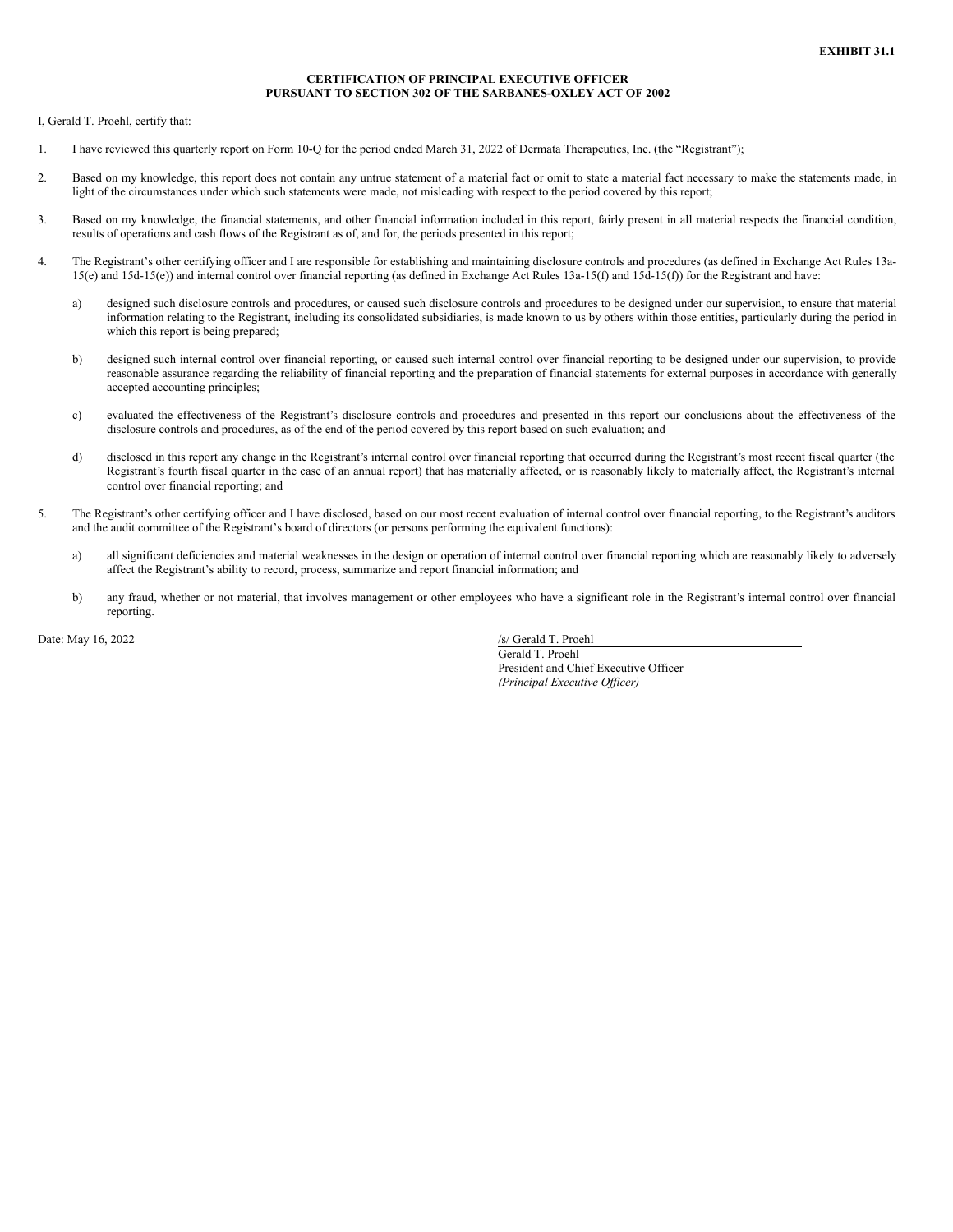## **CERTIFICATION OF PRINCIPAL FINANCIAL OFFICER PURSUANT TO SECTION 302 OF THE SARBANES-OXLEY ACT OF 2002**

<span id="page-37-0"></span>I, Kyri K. Van Hoose, certify that:

- 1. I have reviewed this quarterly report on Form 10-Q for the period ended March 31, 2022 of Dermata Therapeutics, Inc. (the "Registrant");
- 2. Based on my knowledge, this report does not contain any untrue statement of a material fact or omit to state a material fact necessary to make the statements made, in light of the circumstances under which such statements were made, not misleading with respect to the period covered by this report;
- 3. Based on my knowledge, the financial statements, and other financial information included in this report, fairly present in all material respects the financial condition, results of operations and cash flows of the Registrant as of, and for, the periods presented in this report;
- 4. The Registrant's other certifying officer and I are responsible for establishing and maintaining disclosure controls and procedures (as defined in Exchange Act Rules 13a-15(e) and 15d-15(e)) and internal control over financial reporting (as defined in Exchange Act Rules 13a-15(f) and 15d-15(f)) for the Registrant and have:
	- a) designed such disclosure controls and procedures, or caused such disclosure controls and procedures to be designed under our supervision, to ensure that material information relating to the Registrant, including its consolidated subsidiaries, is made known to us by others within those entities, particularly during the period in which this report is being prepared;
	- b) designed such internal control over financial reporting, or caused such internal control over financial reporting to be designed under our supervision, to provide reasonable assurance regarding the reliability of financial reporting and the preparation of financial statements for external purposes in accordance with generally accepted accounting principles;
	- c) evaluated the effectiveness of the Registrant's disclosure controls and procedures and presented in this report our conclusions about the effectiveness of the disclosure controls and procedures, as of the end of the period covered by this report based on such evaluation; and
	- d) disclosed in this report any change in the Registrant's internal control over financial reporting that occurred during the Registrant's most recent fiscal quarter (the Registrant's fourth fiscal quarter in the case of an annual report) that has materially affected, or is reasonably likely to materially affect, the Registrant's internal control over financial reporting; and
- 5. The Registrant's other certifying officer and I have disclosed, based on our most recent evaluation of internal control over financial reporting, to the Registrant's auditors and the audit committee of the Registrant's board of directors (or persons performing the equivalent functions):
	- a) all significant deficiencies and material weaknesses in the design or operation of internal control over financial reporting which are reasonably likely to adversely affect the Registrant's ability to record, process, summarize and report financial information; and
	- b) any fraud, whether or not material, that involves management or other employees who have a significant role in the Registrant's internal control over financial reporting.

Date: May 16, 2022 /s/ Kyri K. Van Hoose Kyri K. Van Hoose Chief Financial Officer *(Principal Financial and Accounting Of icer)*